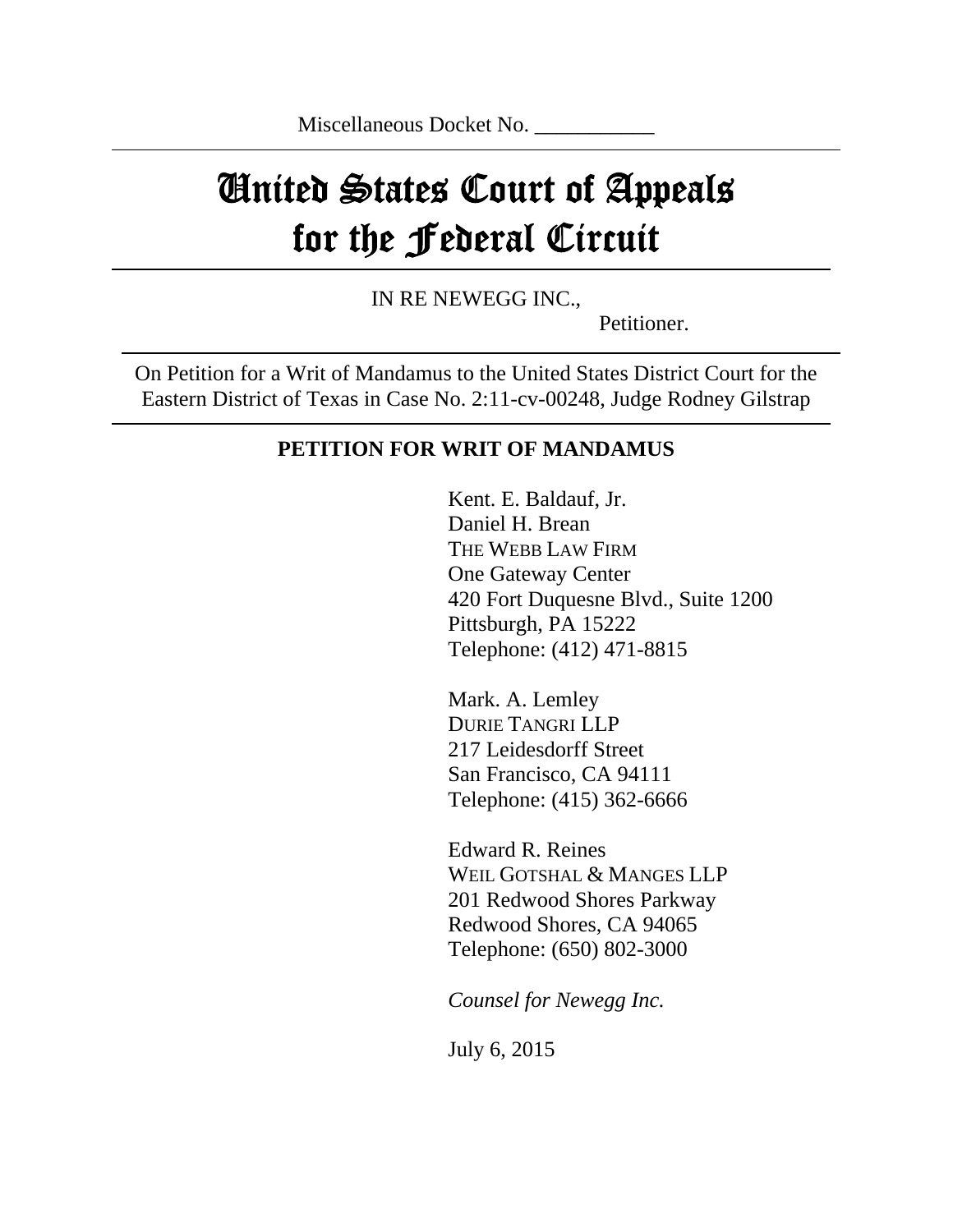## **UNITED STATES COURT OF APPEALS FOR THE FEDERAL CIRCUIT**

In re Newegg, 2015-\_\_\_\_\_\_\_

## **CERTIFICATE OF INTEREST FOR NEWEGG INC.**

Counsel for Newegg Inc. hereby certifies the following:

1. The full name of every party or amicus represented by me is: Newegg Inc.

2. The name of the real party in interest (if the party named in the caption is not the real party in interest) represented by me is:

Not applicable.

3. All parent corporations and any publicly held companies that own 10 percent or more of the stock of the party or amicus curiae represented by me are:

> No publicly held company owns ten percent or more stock in Newegg Inc.

4. The names of all law firms and the partners or associates that appeared for the party or amicus now represented by me in the trial court or agency or are expected to appear in this court are:

> Kent E. Baldauf, Jr., The Webb Law Firm James J. Bosco, Jr., The Webb Law Firm Daniel H. Brean, The Webb Law Firm Anthony W. Brooks, The Webb Law Firm Bryan P. Clark, The Webb Law Firm Herbert A Yarbrough, III, Yarbrough Wilcox, PLLC Debra Elaine Gunter, Findlay Craft, PC Edward R. Reines, Weil Gotshal & Manges, LLP Alan D. Albright, Bracewell & Guiliani LLP Mark A. Lemley, Durie Tangri LLP Edward R. Reines, Weil Gotshal & Manges LLP

Dated: July 6, 2015 /s/ *Daniel H. Brean*

Daniel H. Brean *Counsel for Newegg Inc.*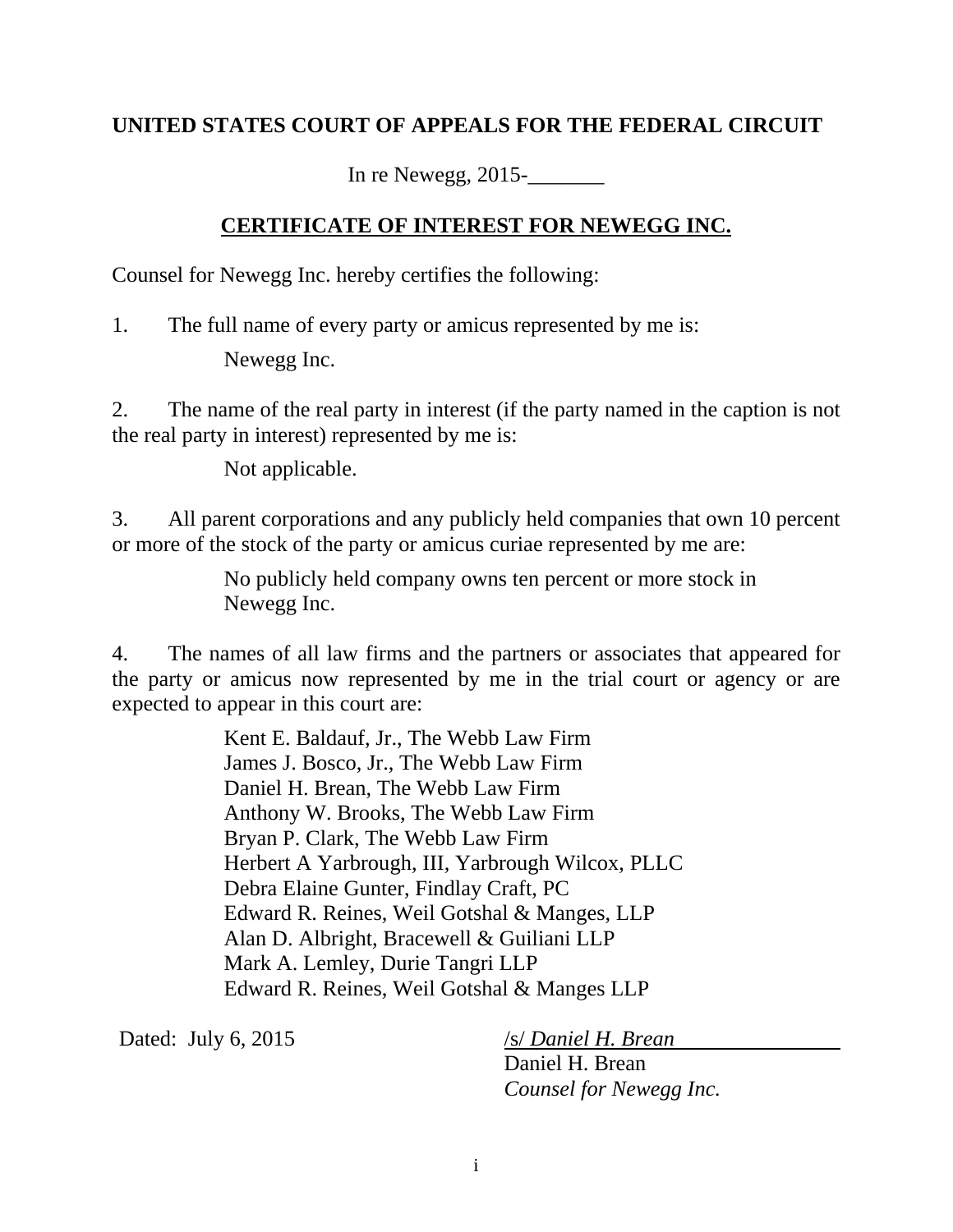# **TABLE OF CONTENTS**

| $\mathbf{I}$ .                                                          |
|-------------------------------------------------------------------------|
| II.                                                                     |
| Ш.                                                                      |
| IV.                                                                     |
|                                                                         |
|                                                                         |
| NEWEGG HAS NO OTHER ADEQUATE MEANS TO OBTAIN RELIEF14<br>$\mathbf{I}$ . |
| II. NEWEGG IS CLEARLY AND INDISPUTABLY ENTITLED TO JUDGMENT OF NON-     |
| Ш.                                                                      |
|                                                                         |
|                                                                         |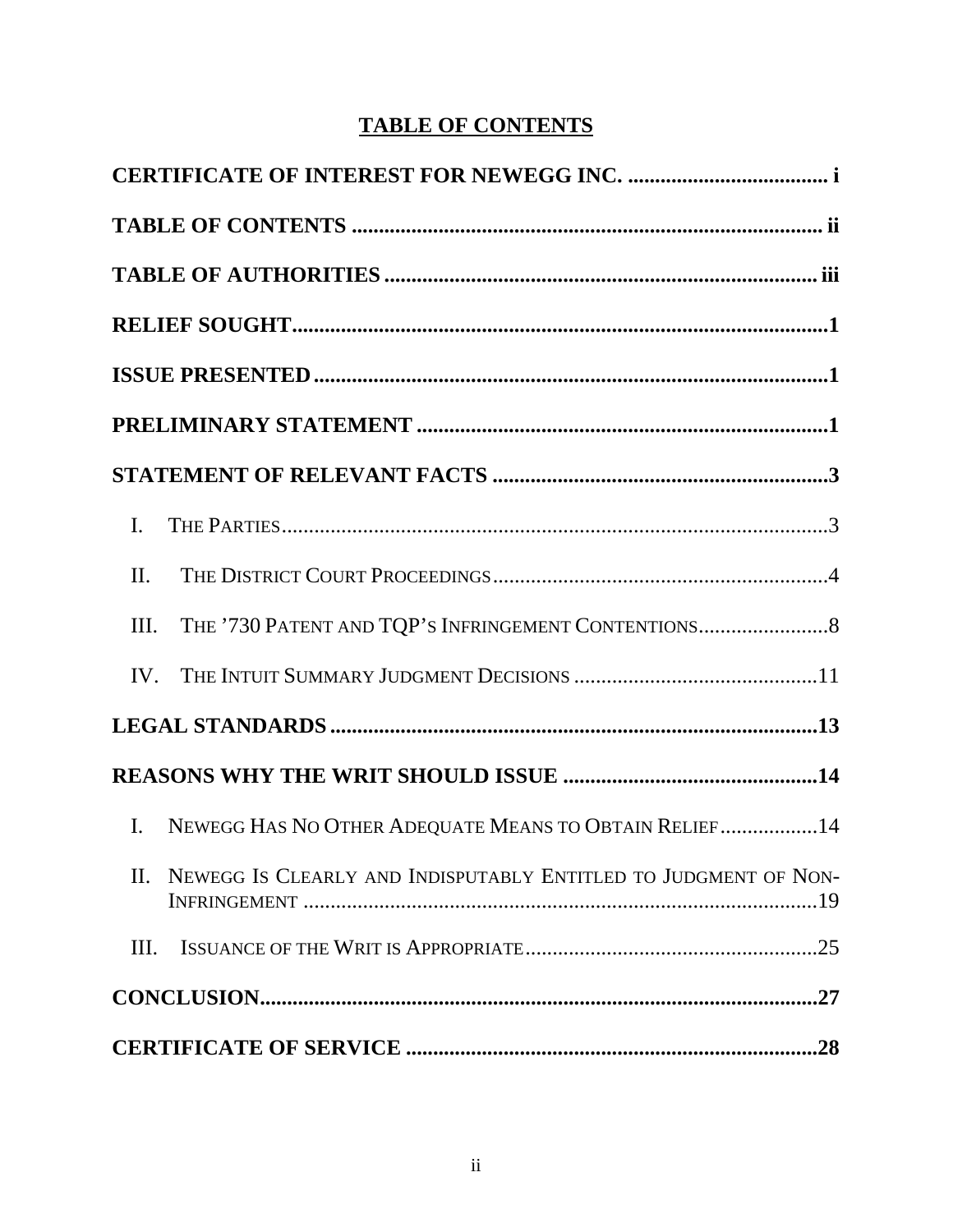# **TABLE OF AUTHORITIES**

## **CASES**

| Acumed LLC v. Stryker Corp.,                                    |  |
|-----------------------------------------------------------------|--|
| Cassidian Comms., Inc. v. microDATA GIS, Inc.,                  |  |
| Cheney v. United States Dist. Court for the Dist. of Columbia,  |  |
| Chudasama v. Mazda Motor Corp.,                                 |  |
| Church of Scientology v. United States Dep't of Army,           |  |
| Colo. River Water Conservation Dist. v. United States,          |  |
| Elkay Mfg. Co. v. Ebco Mfg. Co.,                                |  |
| Google Inc. v. Beneficial Innovations, Inc.,                    |  |
| Hampton v. Nicholson,                                           |  |
| Hitachi Consumer Elecs. Co. v. Top Victory Elecs. (Taiwan) Co., |  |
| In re Apple Inc.,                                               |  |
| In re EMC Corp.,                                                |  |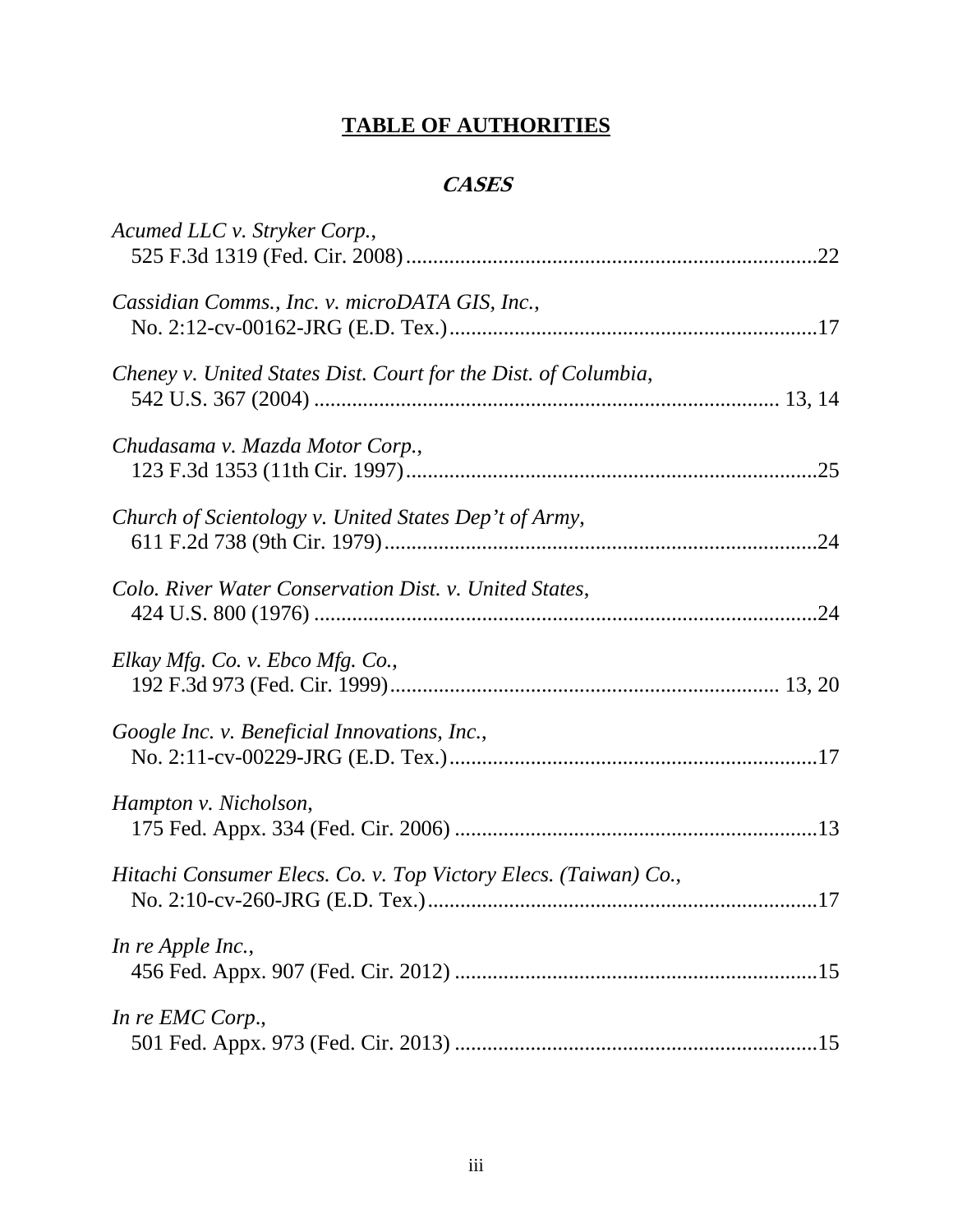| In re Federal Computer Corp., Misc. Dkt. No. 307,                                                   |
|-----------------------------------------------------------------------------------------------------|
| In re Google Inc.,                                                                                  |
| In re Monroe Communications Corp.,                                                                  |
| In re Nintendo Co.,                                                                                 |
| In re Princo Corp.,                                                                                 |
| In re School Asbestos Litigation,                                                                   |
| In re TS Tech United States Corp.,                                                                  |
| Jackson v. Shinseki,                                                                                |
| La Buy v. Howes Leather Co.,                                                                        |
| Reese v. Verizon Cal., Inc.,                                                                        |
| Ribaudo v. Nicholson,                                                                               |
| SimpleAir, Inc. v. Google Inc.,<br>Nos. 2:13-cv-00587-JRG and 2:11-cv-00416-JRG (E.D. Tex.)  17, 18 |
| Soverain Software LLC v. Victoria's Secret Direct Brand Mgmt., LLC,                                 |
| State Farm Mut. Auto. Ins. Co. v. LogistiCare Solutions, LLC,                                       |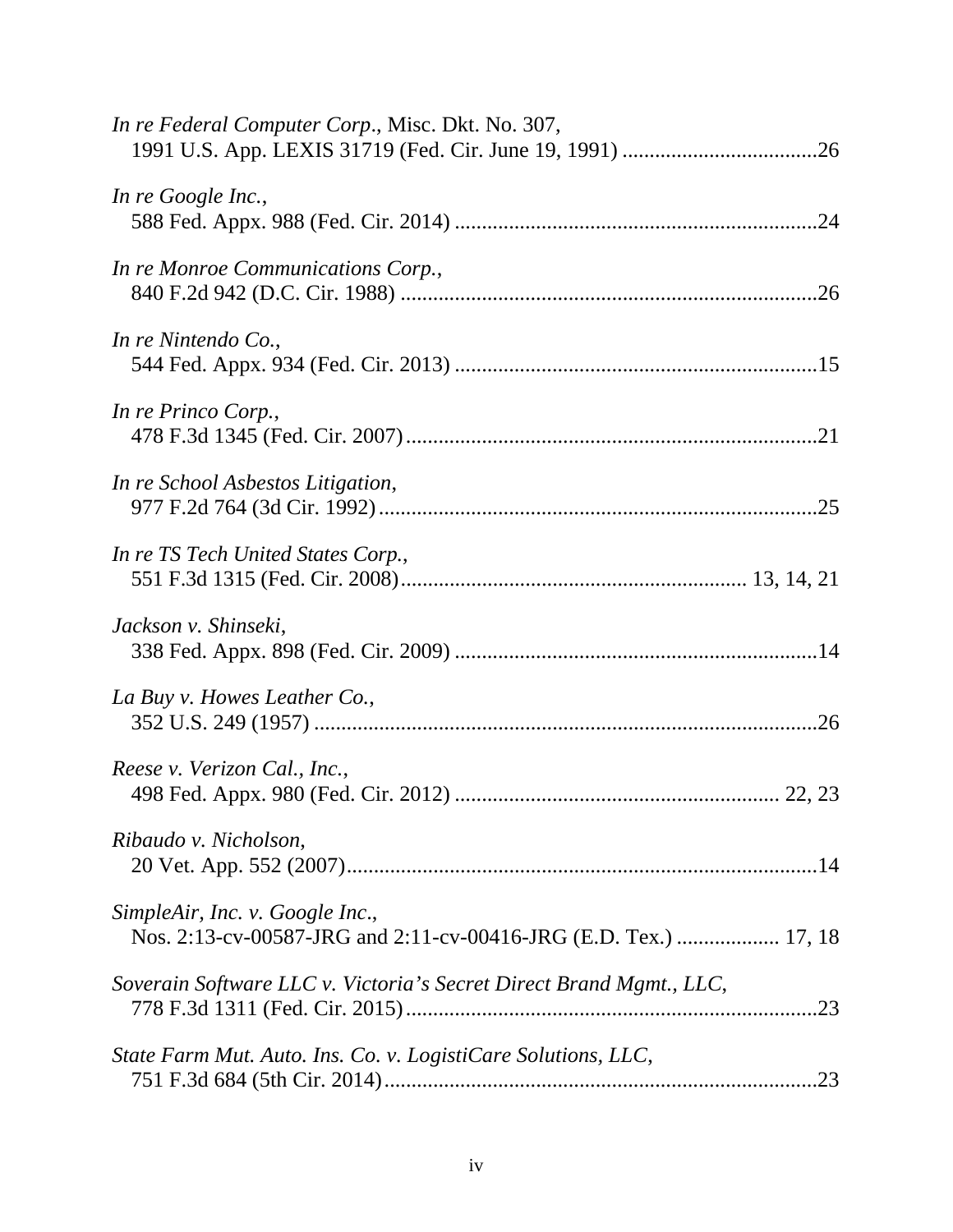| TQP Development, LLC v. 1-800-Flowers et al.,                                 |     |
|-------------------------------------------------------------------------------|-----|
|                                                                               |     |
| TQP Development, LLC v. American Eagle Outfitters, Inc.,                      |     |
|                                                                               |     |
| TQP Development, LLC v. Intuit, Inc.,                                         |     |
|                                                                               |     |
| Transocean Offshore Deepwater Drilling, Inc. v. Maersk Contractors USA, Inc., |     |
|                                                                               |     |
| United States v. Newman,                                                      |     |
|                                                                               | .25 |
| Wi-Lan Inc. v. HTC Corp.,                                                     |     |
|                                                                               |     |
| Will v. Calvert Fire Ins. Co.,                                                |     |
|                                                                               |     |

## **STATUTES**

## **RULES**

## **OTHER AUTHORITIES**

Christian E. Mammen, *Technical Detail in Senate PATENT Act Could Have Major Impact in Eastern District of Texas Patent Litigation*, PatentlyO, *available at:* http://patentlyo.com/patent/2015/06/technical-districtlitigation.html (June 11, 2015) ................................................................................. 16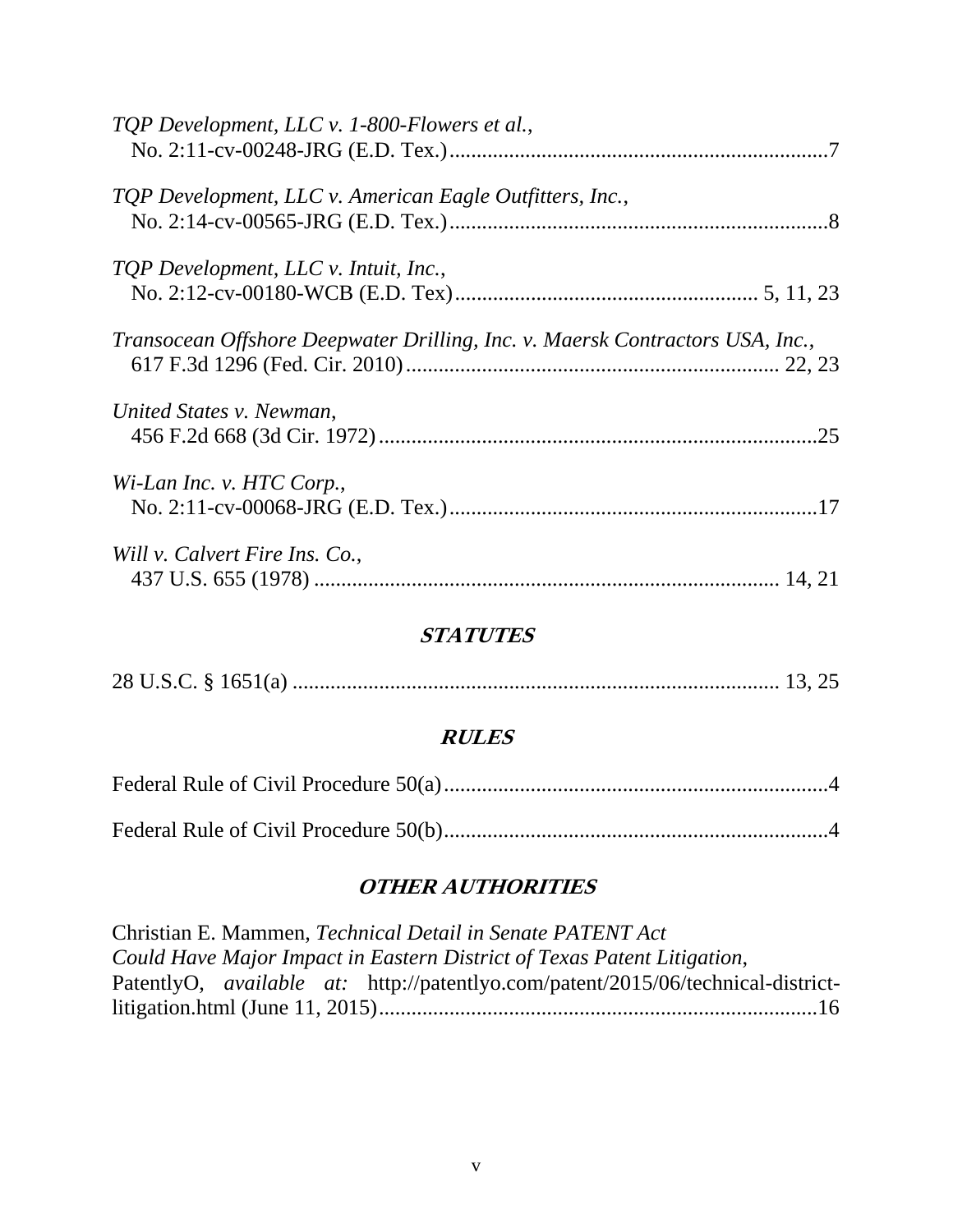#### **RELIEF SOUGHT**

Newegg Inc. ("Newegg") respectfully petitions for a writ of mandamus directing the United States District Court for the Eastern District of Texas to enter judgment that Newegg does not infringe U.S. Patent No. 5,412,730 ("the '730 Patent") as a matter of law.

#### **ISSUE PRESENTED**

 Whether the district court's 20-month failure to resolve Newegg's motion for judgment as a matter of law has prejudicially deprived Newegg of relief to which Newegg is indisputably entitled, warranting a writ of mandamus to enter judgment in favor of Newegg.

#### **PRELIMINARY STATEMENT**

 This Petition involves a case tried in November 2013 that still has not reached any appealable judgment. Although the jury found infringement and awarded \$2.3 million in damages to TQP Development, LLC ("TQP"), it is beyond any reasonable debate that Newegg does not infringe the asserted claims, and Newegg sought appropriate post-trial relief on that basis. In the absence of a judgment, however, Newegg has been unduly burdened with an untenable \$2.3 million liability on its books for *20 months* and counting, which prejudices Newegg's ability to make business decisions regarding that considerable sum.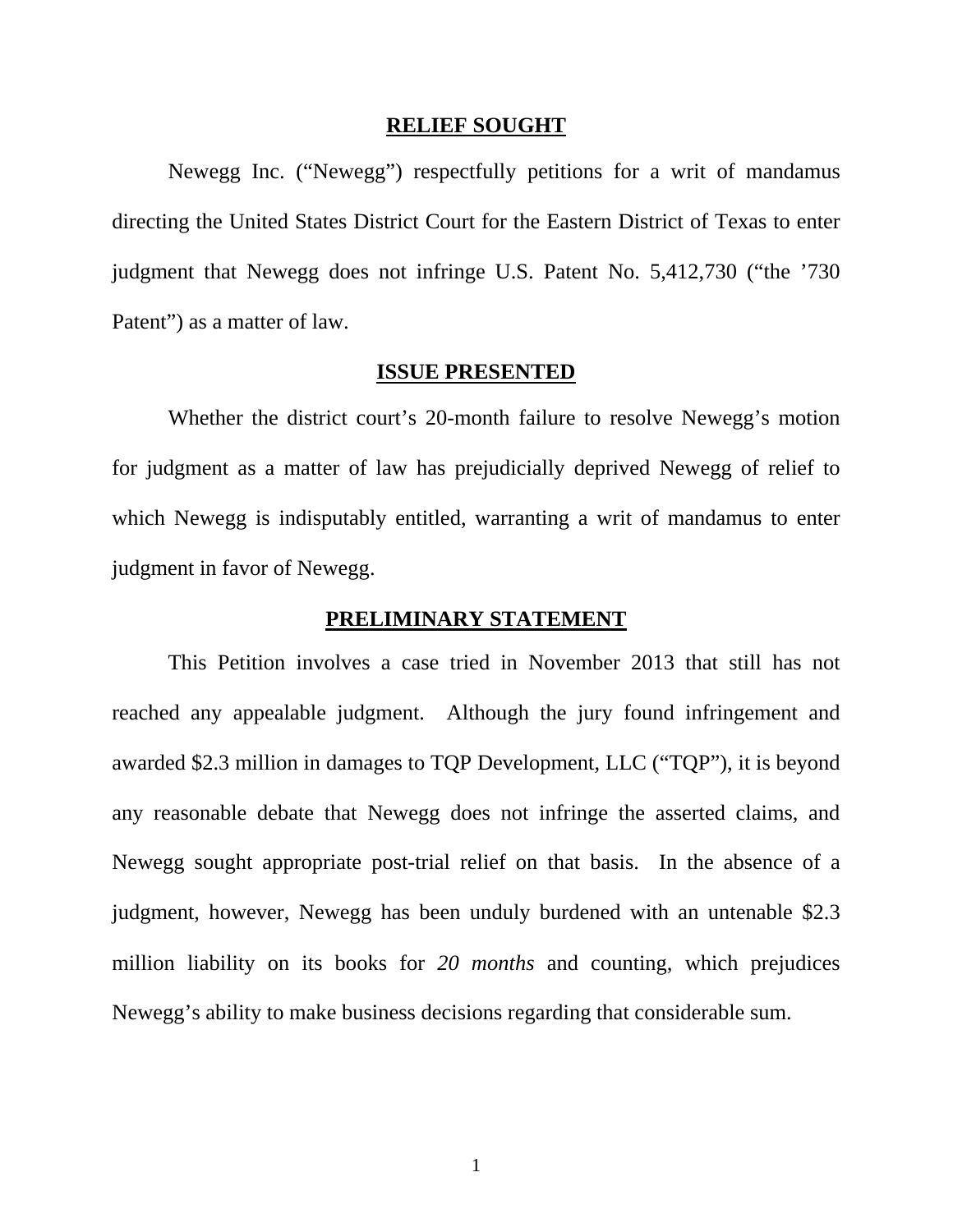Newegg has respectfully encouraged the district court to decide Newegg's motion for judgment as a matter of law no fewer than four times, and has communicated the prejudice caused by the delay. It is now approaching two years after trial and no action has been taken by the district court on Newegg's motion. This is several times longer than the time it has taken most other patent cases, tried before the same judge and around the same time, to reach final judgments. With no appealable judgment, and none ostensibly forthcoming, Newegg has no realistic recourse aside from seeking a writ of mandamus.

Newegg's right to a judgment of non-infringement in this instance is truly indisputable and warrants the exceptional relief of mandamus. The asserted claims require data to be encrypted and transmitted one block at a time, but Newegg's system undisputedly encrypts and transmits many blocks of data en masse. Although being well outside the literal requirements of the claims like this is not always sufficient, it is completely dispositive in this case because TQP was barred by prosecution history estoppel from arguing any doctrine-of-equivalents theory. No reasonable jury could have found infringement under these circumstances.

Moreover, in a closely related case brought by TQP asserting the same patent and the same claims against Intuit, Inc., Judge Bryson of this Court (sitting by designation) granted Intuit summary judgment of non-infringement on the same grounds Newegg argued. Judge Bryson's ruling applied to Intuit's accused

2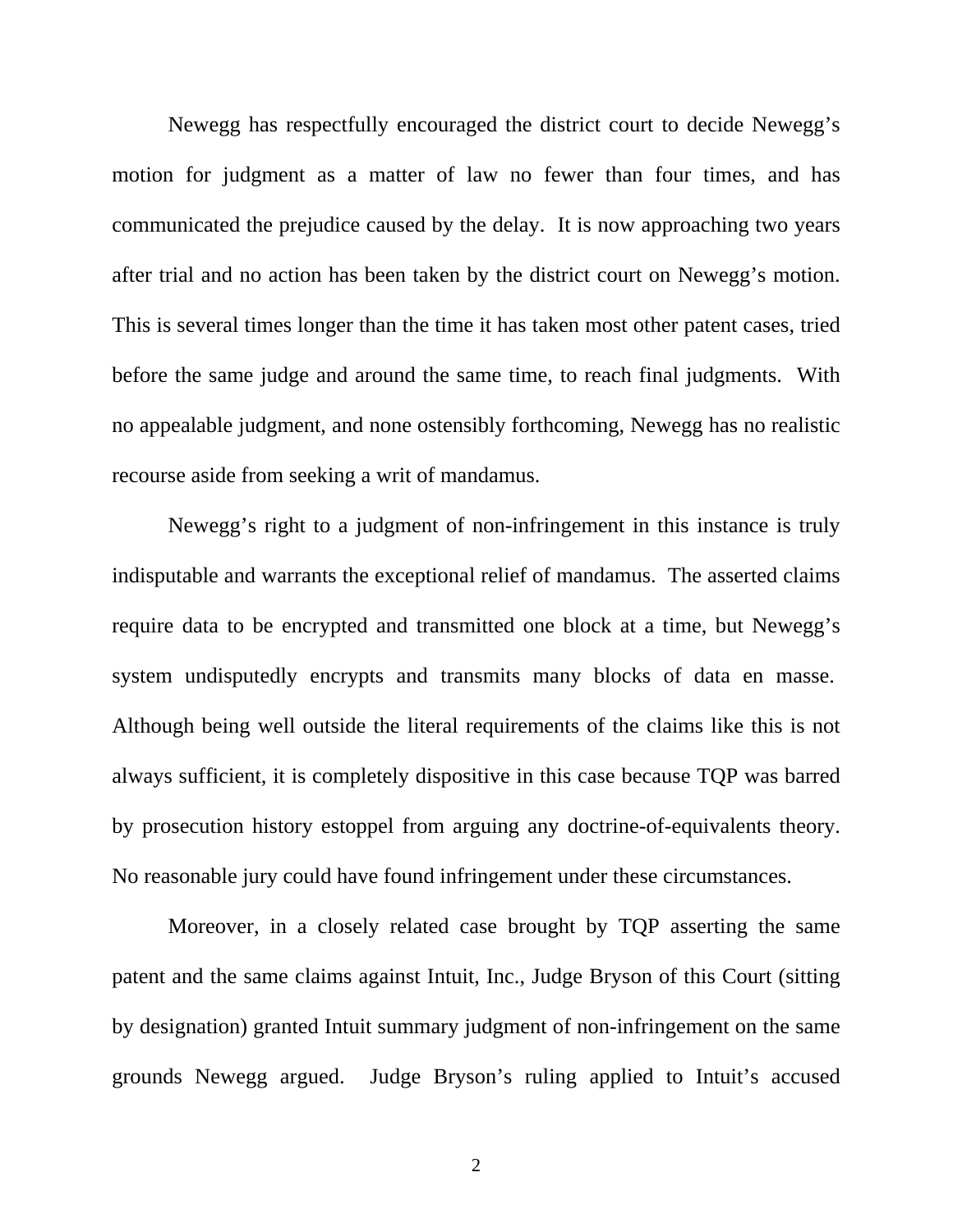systems that were identical to Newegg's, was based on testimony from the Newegg trial, and was made under a claim construction slightly *broader* (and thus more favorable to TQP) than the one given in Newegg's case. Although Newegg was already entitled to judgment of non-infringement prior to Judge Bryson's ruling, the force of collateral estoppel from the ruling further vindicates Newegg's positions. This is not to mention the principles of comity that strongly encourage deference by Judge Gilstrap to Judge Bryson's prior ruling on the exact same issue.

Given the clarity and simplicity of the merits issues that conclusively establish that Newegg does not infringe, and especially in light of Judge Bryson's decisions, 20 months is far, far too long to wait for a judgment to expunge the \$2.3 million of liability that the jury unduly found. Newegg respectfully urges this Court to issue a writ of mandamus and grant Newegg the relief to which it is entitled. Newegg cannot achieve this relief through the ordinary appellate process due to the district court's excessive and unreasonable delay.

## **STATEMENT OF RELEVANT FACTS**

#### **I. THE PARTIES**

Newegg is a specialty retailer of computers, computer parts, and electronics that conducts most of its business through its website, www.newegg.com.

TQP is a shell corporation formed for the purpose of owning and monetizing the '730 Patent through actual and threatened litigation.

3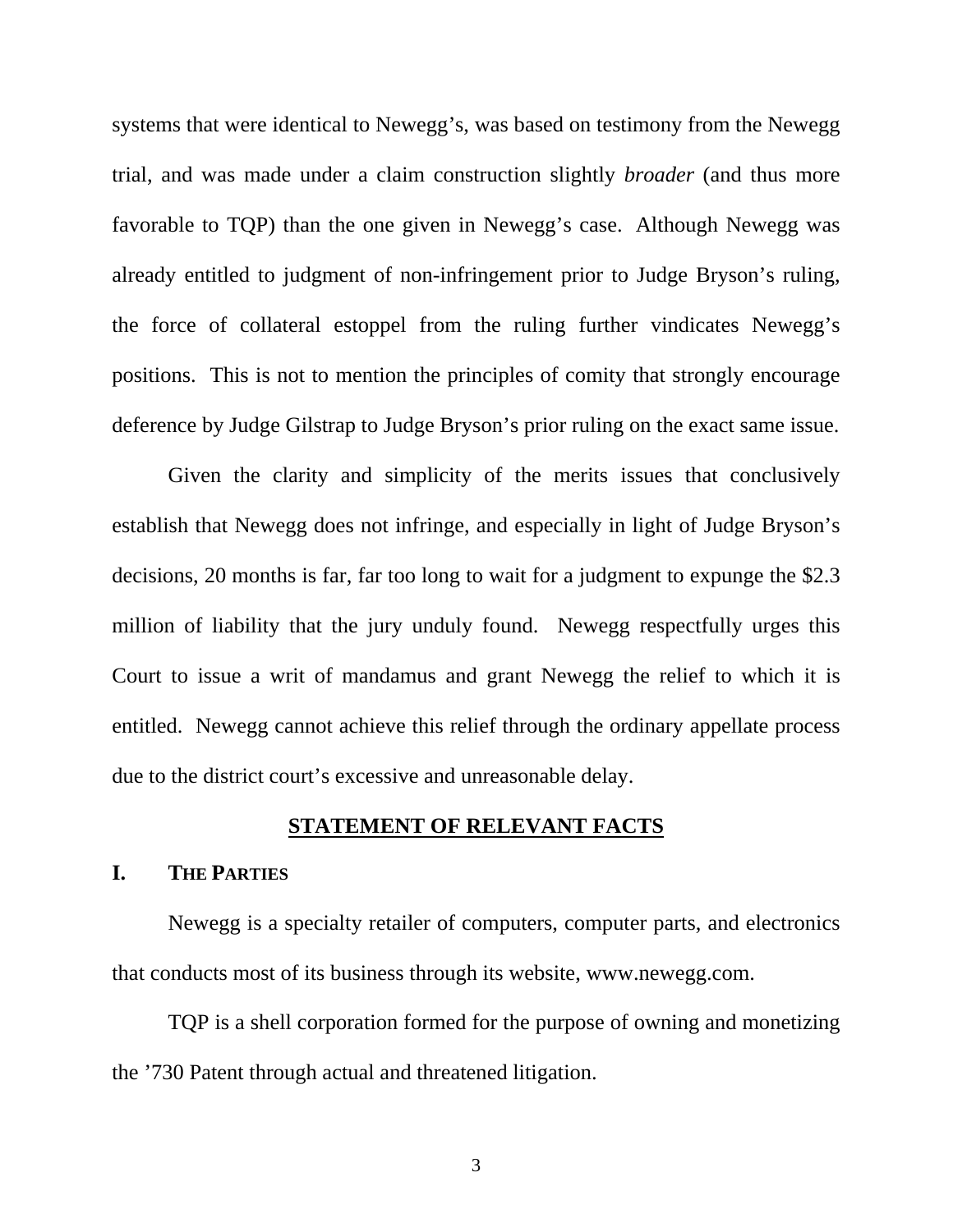#### **II. THE DISTRICT COURT PROCEEDINGS**

TQP sued Newegg for infringement in May 2011. A0004. TQP accused aspects of Newegg's website systems that allow for secure, encrypted communications of sensitive data (e.g., credit card numbers).

A six-day trial was held November 18-26, 2013. A0032-33. Before the case was submitted to the jury, Newegg moved for judgment as a matter of law ("JMOL") of non-infringement under Rule  $50(a)$ , but the district court denied Newegg's motion and submitted the issue to the jury. A0032-33.

The jury found that Newegg infringed claims 1, 6, 8, and 9 of the '730 Patent, and awarded TQP damages in the amount of \$2.3 million. A0001-03. Newegg then added, as it must, the \$2.3 million verdict to the liabilities on its corporate books.

After the district court failed to enter judgment on the verdict for three months, on February 17, 2014, Newegg proceeded to file a renewed motion seeking, *inter alia*, JMOL of non-infringement under Rule 50(b). A0058-60. As explained further below, Newegg's motion demonstrated that infringement could not possibly lie where the claims require that "a new key value . . . is used" to encrypt new blocks of data only *after* the previously encrypted blocks "have been sent" from the transmitter to the receiver (A0180), and where Newegg's accused system undisputedly uses new key values *before* transmission of the previously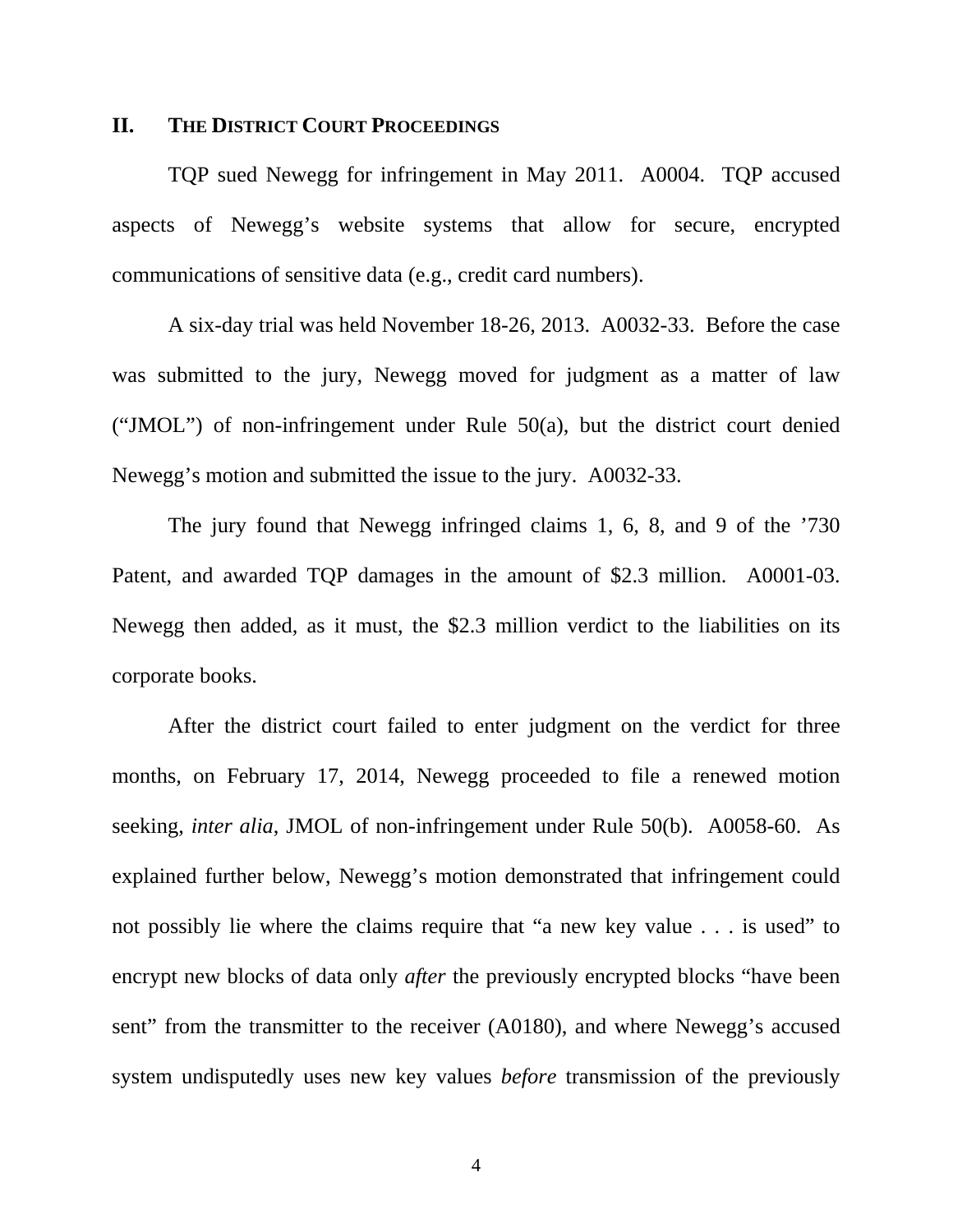encrypted blocks has occurred. A0069-74 (explaining that TQP's infringement theory requires *each* block of data to be encrypted *and transmitted* before the next block of data is encrypted, while Newegg's system encrypts *many* blocks of data at a time and transmits them en masse). Particularly where TQP's own expert unambiguously agreed that Newegg's system worked in the opposite manner of the claims, and where TQP was barred from advancing any equivalents theory of infringement, no reasonable fact finder could have reached the verdict that this jury did. *Id*.

After briefing was completed on the JMOL motion, in April 2014 Newegg submitted a request for an oral hearing, suggesting that a hearing could assist "the Court in resolving the numerous issues presented in the motions." A0153. The district court took no action.

Two months later, in June 2014, Judge Bryson of this Court, sitting by designation in the Eastern District of Texas, issued a ruling in the related case, *TQP Development, LLC v. Intuit, Inc.*, No. 2:12-cv-00180-WCB ("the Intuit Case"). That ruling granted summary judgment of non-infringement to Intuit of the *same patent*, based on the *same claim requirement*, applied to *identical accused systems* as were involved in the Newegg case. A0233-39; A0233 n.3. Judge Bryson even relied on TQP's expert's testimony in *Newegg's* trial as proof that *Intuit's* accused system could not infringe as a matter of law. A0233-36.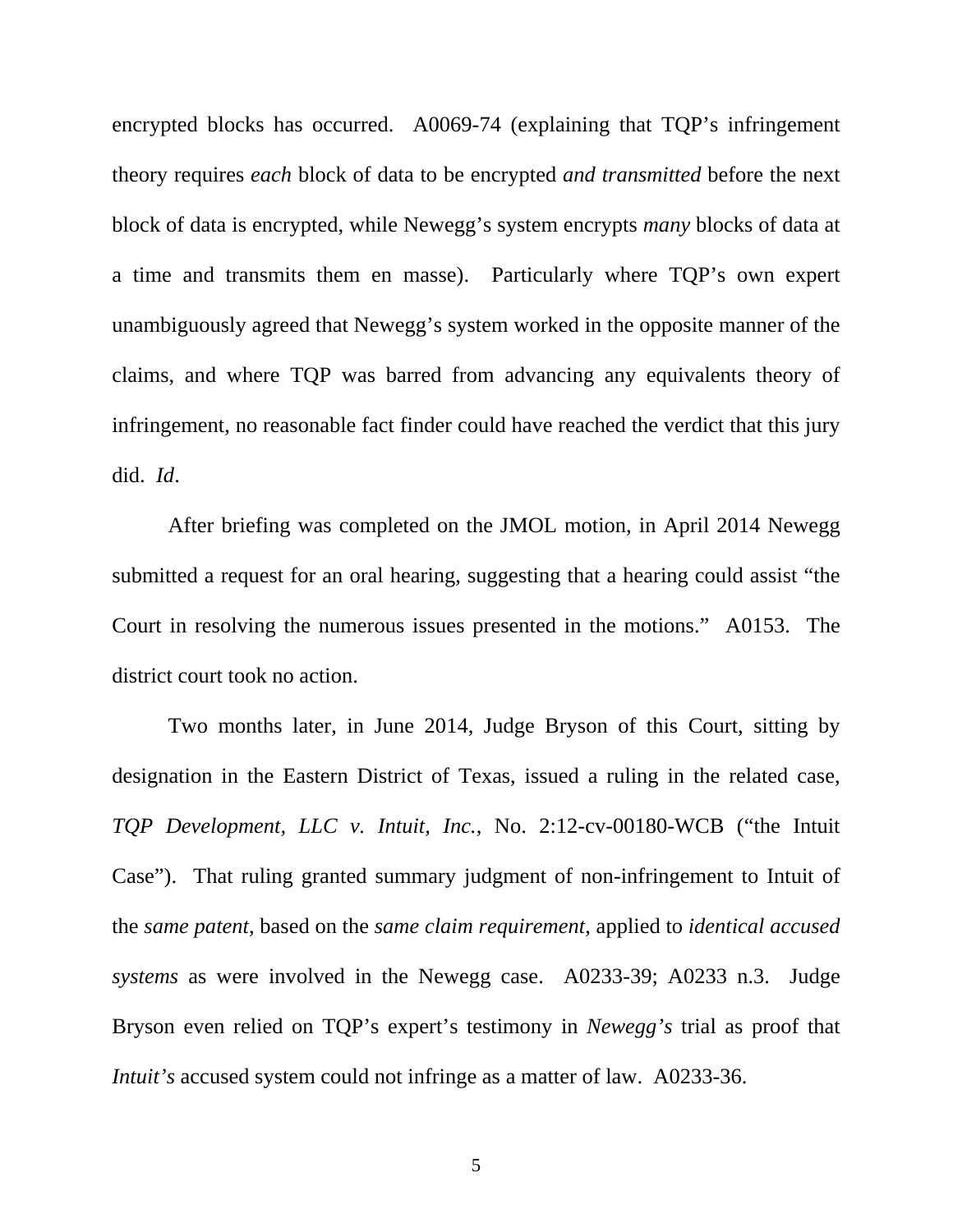Newegg immediately brought Judge Bryson's decision to the attention of the district court as being "dispositive of Newegg's post-trial motions." A0142-46. The district court still took no action on Newegg's motion.

A month later, in July 2014, Judge Bryson denied TQP's motion to reconsider the summary judgment ruling. A0240. Newegg again immediately brought this decision to the attention of the district court, explaining how it "warrants entry of [JMOL] or non-infringement." A0149-50. The district court still took no action on Newegg's JMOL motion.

After no action was taken by the district court on Newegg's motion for another four months, Newegg submitted a renewed request for oral argument in November 2014. A0156-57. This time, Newegg not only reiterated that such argument might be helpful to the district court to resolve the post-trial motions, but informed the district court of the substantial harm resulting from the sizable \$2.3 million verdict that remained on Newegg's books for the entire year that had then passed since the trial. *Id.*

As Newegg explained, the uncertainty caused by the continued delay in bringing the case to judgment seriously hinders Newegg's ability to make business decisions with respect to the \$2.3 million liability. A \$2.3 million contingent liability is equivalent to dozens of full-time salaries and employment opportunities lost, and represents many substantial business opportunities that Newegg cannot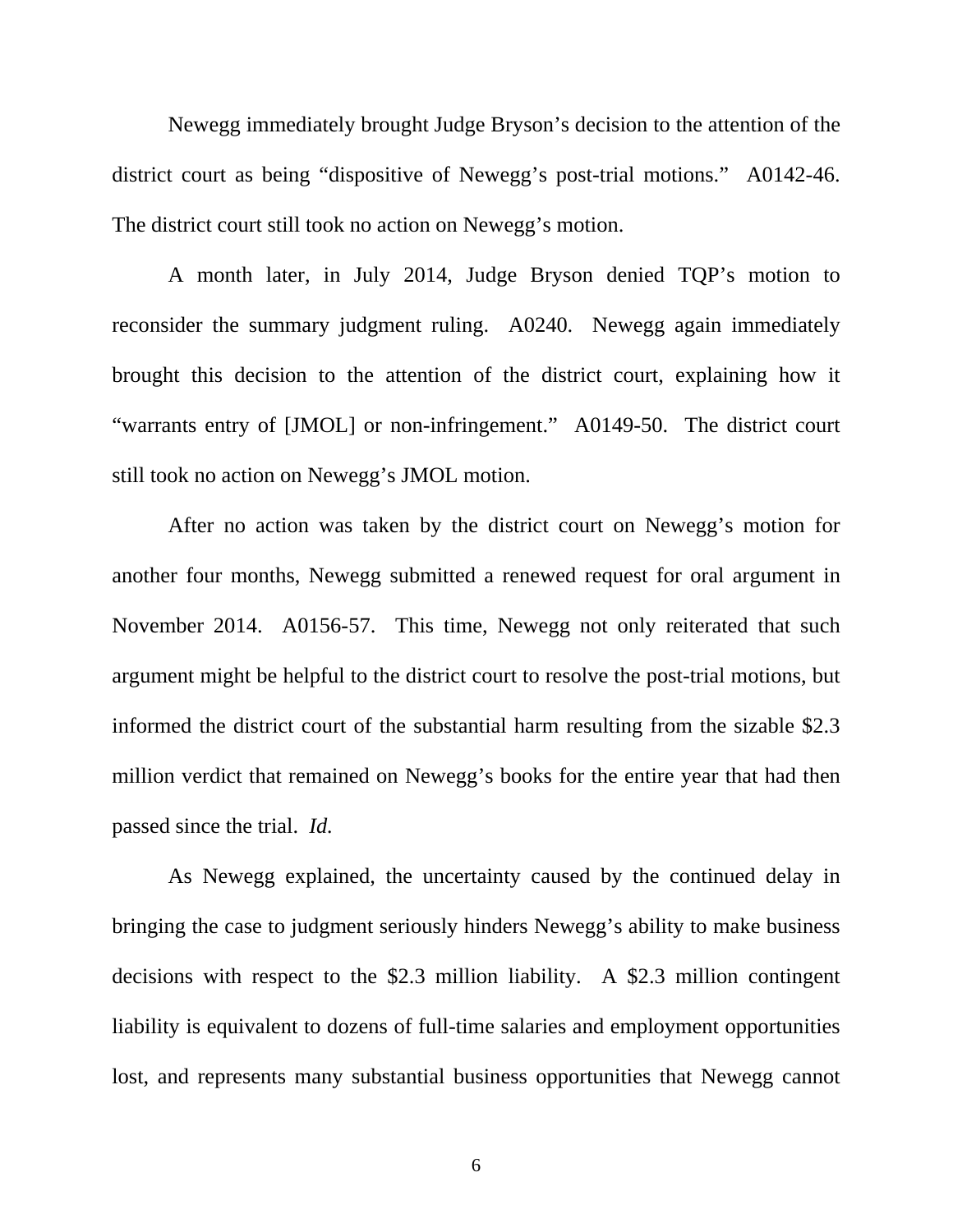take. For instance, that sum in 2015 alone would have allowed Newegg to expand its work force, conduct research and development, acquire a small business, build or lease an additional warehouse, offer more free shipping and lower prices to its customers, or take any number of other measures to enhance Newegg's business in the highly competitive online retail market.

Further, Newegg explained to the district court that "with TQP being a patent assertion entity and not an operating company, delay of judgment increases the likelihood that TQP will disperse its funds and assets, which may prevent Newegg from recovering fees or costs from TQP in the event that Newegg ultimately prevails in this case." A0156-57 (citing examples of having been in similar situations in the past, including Newegg's inability to collect costs in the amount of \$28,304.80 from Kelora Systems, LLC due to Kelora's bankruptcy filing). Indeed, the ownership and management of TQP and its patent may have already changed.<sup>1</sup> Still, the district court took no action.

<sup>&</sup>lt;sup>1</sup> SEC filings show that TQP tried to sell itself and the '730 Patent to Marathon Patent Group, Inc. in May 2013, only months before the trial between TQP and Newegg, but that the deal never consummated. *See*  http://www.sec.gov/Archives/edgar/data/1507605/000152153613000697/q110121 3\_10q-marathon.htm (last visited June 15, 2015). Newegg would not be privy to subsequent sales efforts with non-public companies, but PACER records show that five months after the Newegg trial, TQP filed several more lawsuits asserting the '730 Patent, suddenly represented by entirely different counsel. *Compare TQP Development, LLC v. 1-800-Flowers et al.*, No. 2:11-cv-00248-JRG, ECF No. 1 (May 6, 2011 complaint filed by Spangler Law PC; Russ August & Kabat; and Ni Law Firm, PLLC against Newegg) *with, e.g., TQP Development, LLC v. American*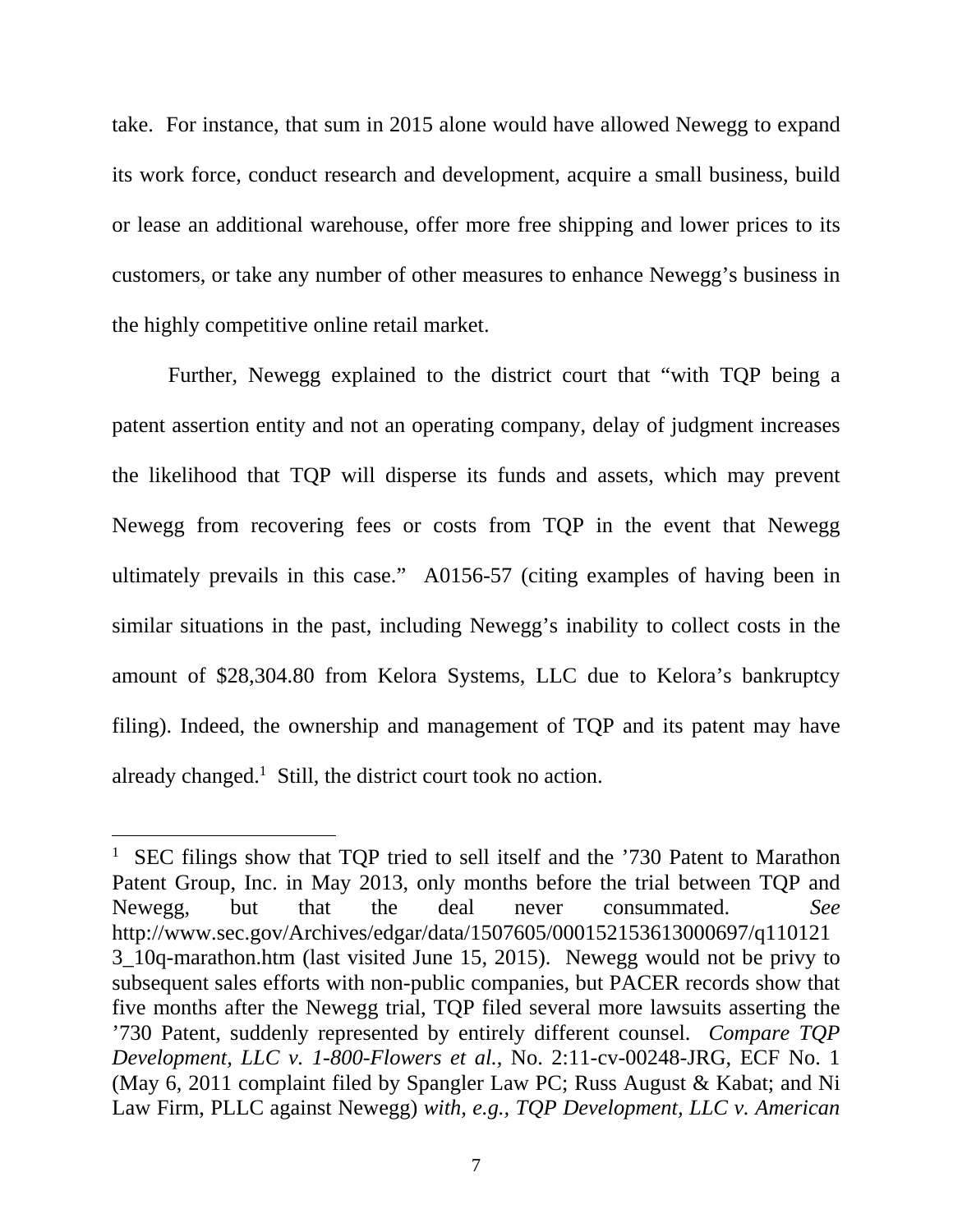It has now been 20 months since Newegg went to trial against TQP. That is nearly two years of unnecessary and unduly burdensome business uncertainty with respect to a substantial \$2.3 million liability that the district court should have extinguished long ago.

#### **III. THE '730 PATENT AND TQP'S INFRINGEMENT CONTENTIONS**

 The '730 Patent is generally directed to a method for encrypting, transmitting, and decrypting data in "blocks." '730 Patent, at Abstract, Fig. 1, & 3:5-40 (A0039-40, A0045). The patent has only a single independent claim claim 1. As TQP's expert explained at trial, the method of claim 1 includes the use of a first and second sequence of "key values." A0381-88. These key values are used to encrypt (i.e., scramble) a block of data at the transmitter and are used to decrypt (i.e., unscramble) the block of data at the receiver. *Id*. Each key value in the first sequence that is used to encrypt a block at the transmitter must be identical to the key value in the second sequence that is used to decrypt that same block at the receiver or the encrypted data will not be decrypted correctly. *Id*.

 Claim 1 requires "a new one of said key values in said first and said second sequences [to be] *produced each time a predetermined number of said blocks are transmitted over said link*." '730 Patent, at Claim 1 (A0050). The district court construed this language to mean "a new key value in the first and second sequence

*Eagle Outfitters, Inc.*, No. 2:14-cv-00565-JRG, ECF No. 1 (April 30, 2014 complaint filed by Austin Hansley PLLC).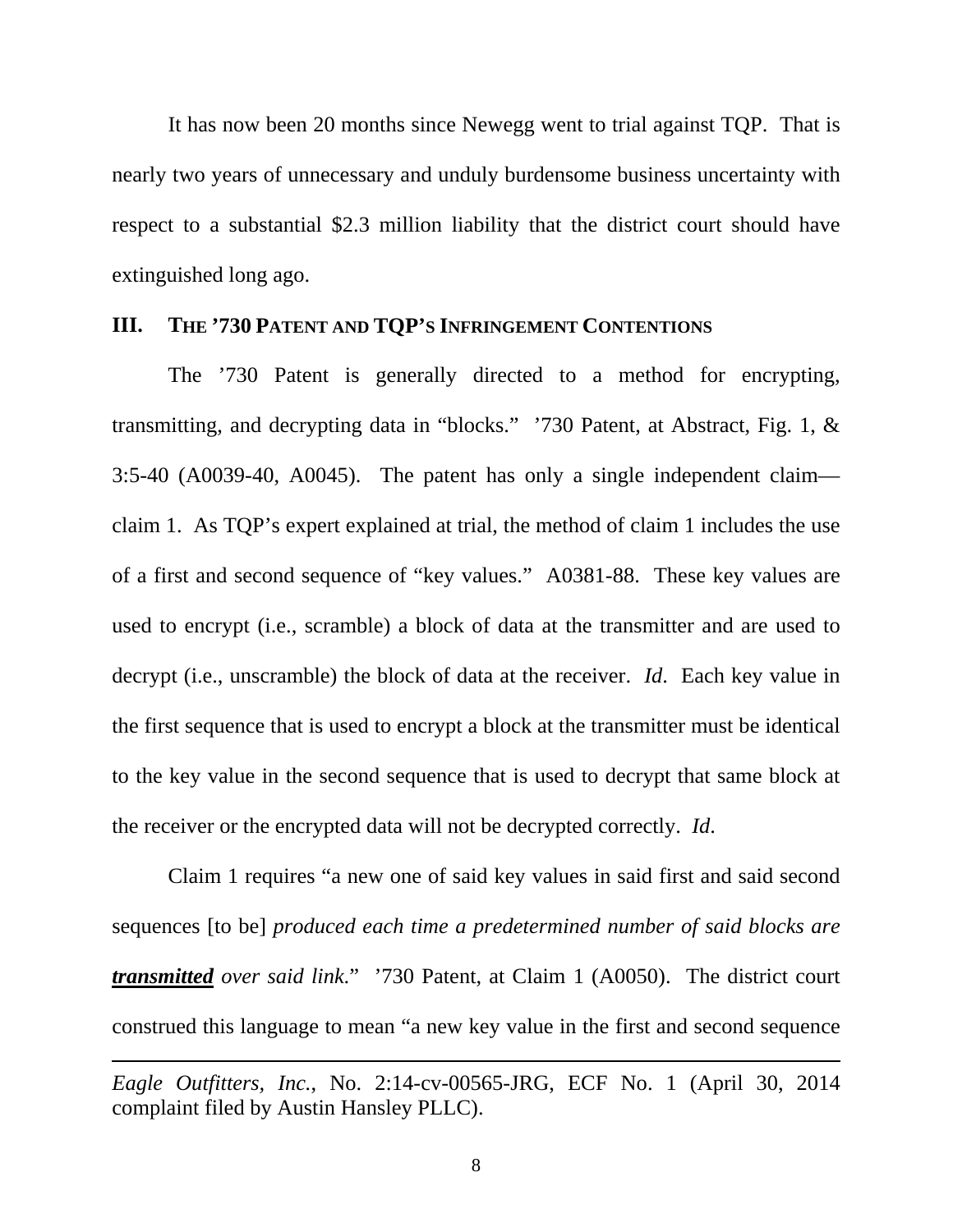is used *each time a predetermined number of blocks have been sent from the transmitter* over the communications link." A0180 (emphasis added). In other words, a new key value cannot be "used" for encryption of new blocks of data at the transmitter until the previously encrypted blocks "have been sent" by the transmitter. TQP never objected to this construction. Further, TQP was barred by prosecution history estoppel from asserting an equivalents theory as to this claim requirement, and only accused Newegg of literal infringement. A0262.

 At trial, TQP contended that each byte of data was a "block," and that the "predetermined number of blocks" that must be sent from the transmitter to trigger the switch to a new key value was one (1). A0454-55, at 12:24-13:5; A0465, at 23:2-6. Thus, viewing TQP's contentions in light of the claim construction, the '730 patent would require a new key value to be used at the transmitter for encrypting the next byte only *after* the prior byte was encrypted *and transmitted* over the link. Put another way, for TQP to have shown this claim requirement was met, a byte of data must be encrypted and sent over the communication link before the next byte is encrypted.

TQP not only failed to prove that Newegg's system met this requirement, it conceded precisely the opposite—that Newegg's system does *not* change to a new key value after transmitting each byte. Specifically, TQP's expert admitted, using

9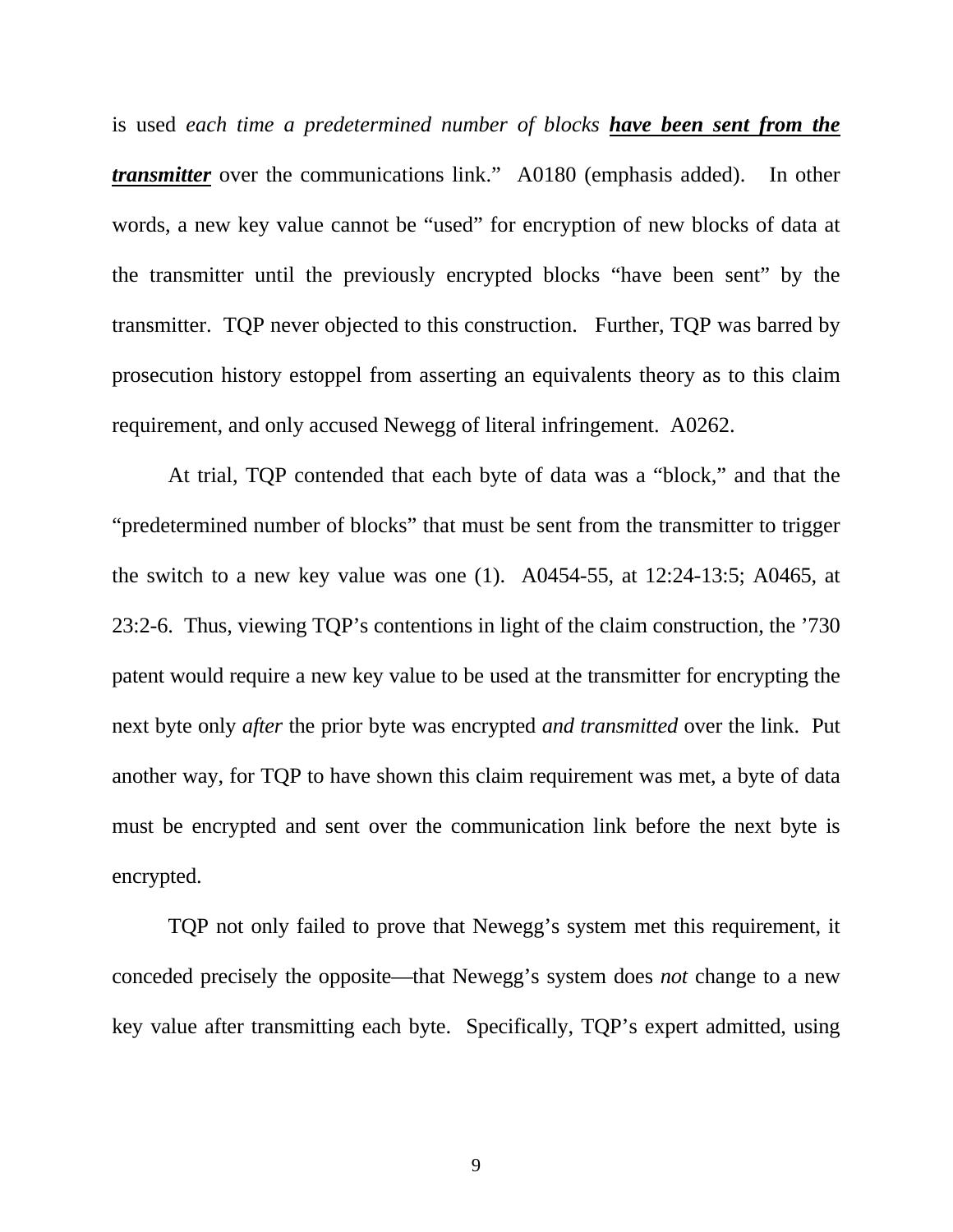the following demonstrative (A0139), that the one-byte "block" in Newegg's system is *not* transmitted before the next key value is used on the next block:



- Q. [I]n this animation—you show that we've got one block, the green block, and two blocks—the second block, the blue block block, they've been encrypted already, correct?
- A. As is shown here, yes.
- Q. And they've each been encrypted using a different key value, correct?
- A. Block 1 was encrypted with a different key value than Block 2, yes.
- Q. So Block 2, the blue block, is being encrypted using a new key value *before* Block 1 has been transmitted across the communication link, correct?
- A. That's correct.

A0572, at 130:11-23 (emphasis added); *see also* A0496-97, at 54:22-55:5 (TQP's expert admitting that multiple bytes are transmitted "all at one time" in Newegg's accused system). TQP's expert thus openly acknowledged that, in Newegg's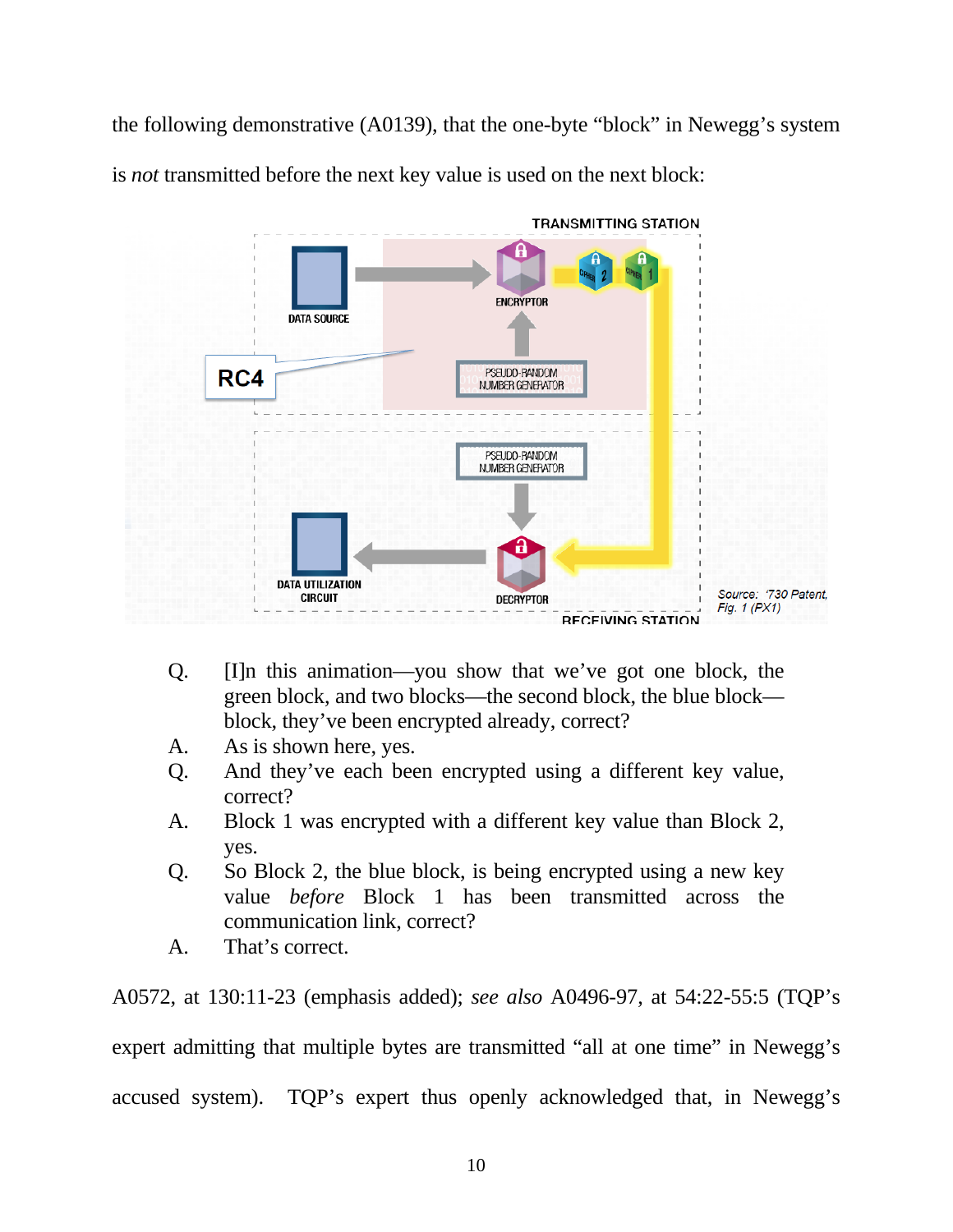system, the new key value is used to encrypt a second byte (the blue block above) *before* the previously encrypted byte (the green block above) has been sent over the communication link.

#### **IV. THE <sup>I</sup>NTUIT SUMMARY JUDGMENT DECISIONS**

As a threshold matter, it is undisputed that the accused systems in the Intuit Case were "identical to the system at issue in *Newegg.*" A0233 n.3.

Although TQP never attempted to challenge the "have been sent" claim construction in the case against Newegg, it did in the Intuit Case when trying to survive summary judgment. But Judge Bryson correctly reaffirmed the critical temporal limitations regarding the key values utilized for encrypting the blocks and the transmission of the encrypted blocks. Judge Bryson construed the claim language as follows:

For both the first and second sequences, at the transmitter and at the receiver respectively, a new key value is produced each time a predetermined number of blocks are transmitted over the link. The term 'produced' as used in that sentence, means 'generated' or 'supplied.' The phrase 'are transmitted' means 'are being transmitted' or 'have been transmitted.'

A0231-32; *see also* A0214-15.

This construction diverges from that in Newegg's case in two respects, both of which arguably make the construction more favorable to TQP. First, Judge Bryson held that "produced" means "generated or supplied," as opposed to "used." Second, Judge Bryson also replaced the "have been sent" language of Newegg's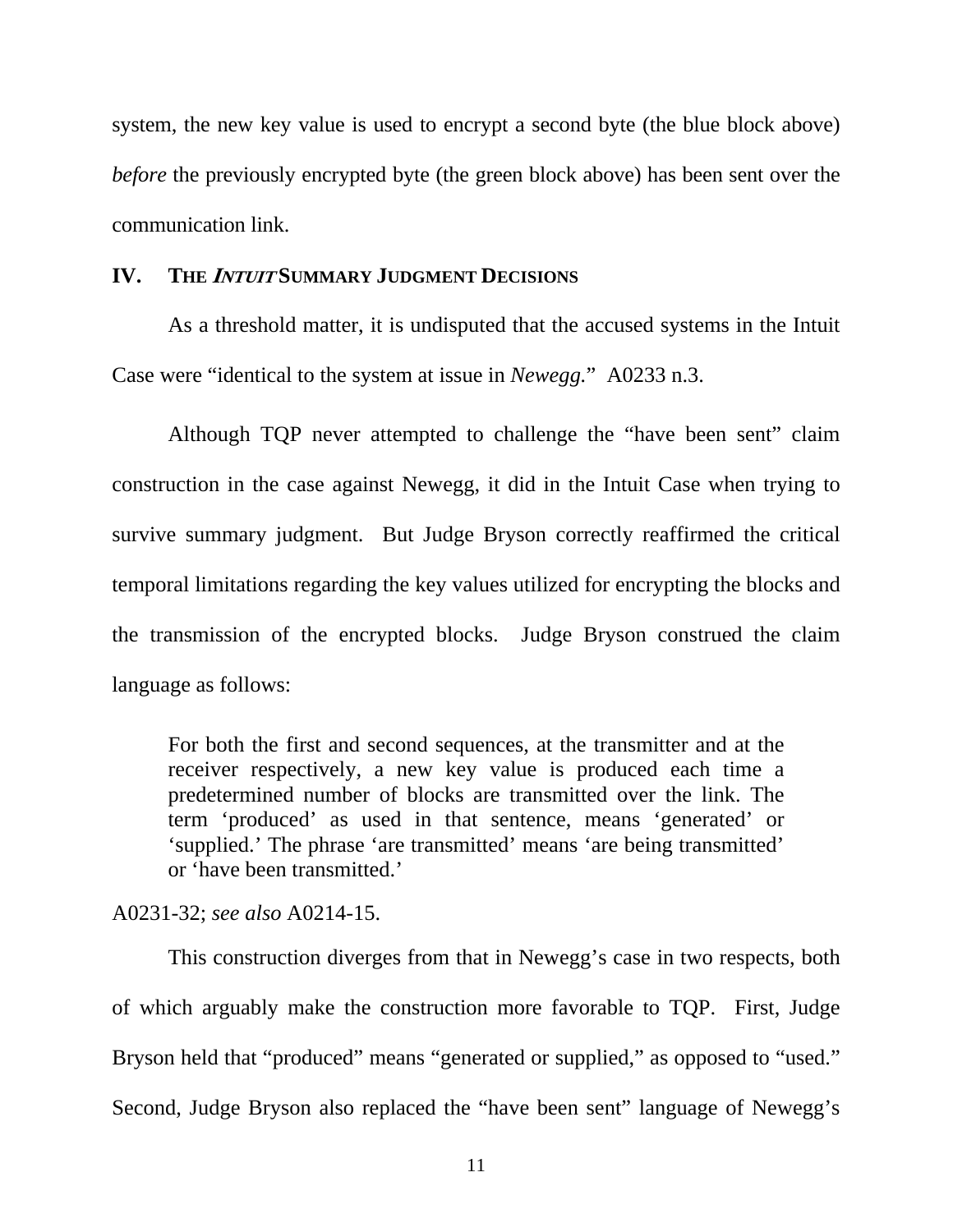construction with "are being transmitted," which he stated "does not necessarily mean that the transmission of the blocks must have been completed before the new key value is produced. The events could be occurring simultaneously or in close succession, with the transmission onto the communication link occurring after the new key value is produced." A0219.

Despite having broadened the construction in these two respects, Judge Bryson found that summary judgment of non-infringement was proper. Relying on the same testimony and demonstrative from the Newegg trial cited above, Judge Bryson explained that "TQP has shown only that key values in the accused systems change for each new block that enters the transmitter, not each time a single block is placed on the communication link by the transmitter." A0233-39. Additionally, "TQP's evidence does not show that key-value changes are tied to the number of blocks that are being transmitted at any particular moment, i.e., that the key value is changed each time the number of blocks in the transmitter reaches the predetermined number one." *Id.* Judge Bryson summarized his analysis as follows:

[i]n the patented method, a new key value is produced each time a predetermined number of data blocks are transmitted, whereas in the accused systems a new key value is produced each time the transmitter receives a predetermined number of data blocks (one, in the case of the defendants' systems) from the data source.

A0237. Judge Bryson later denied TQP's motion for reconsideration. A0246-49.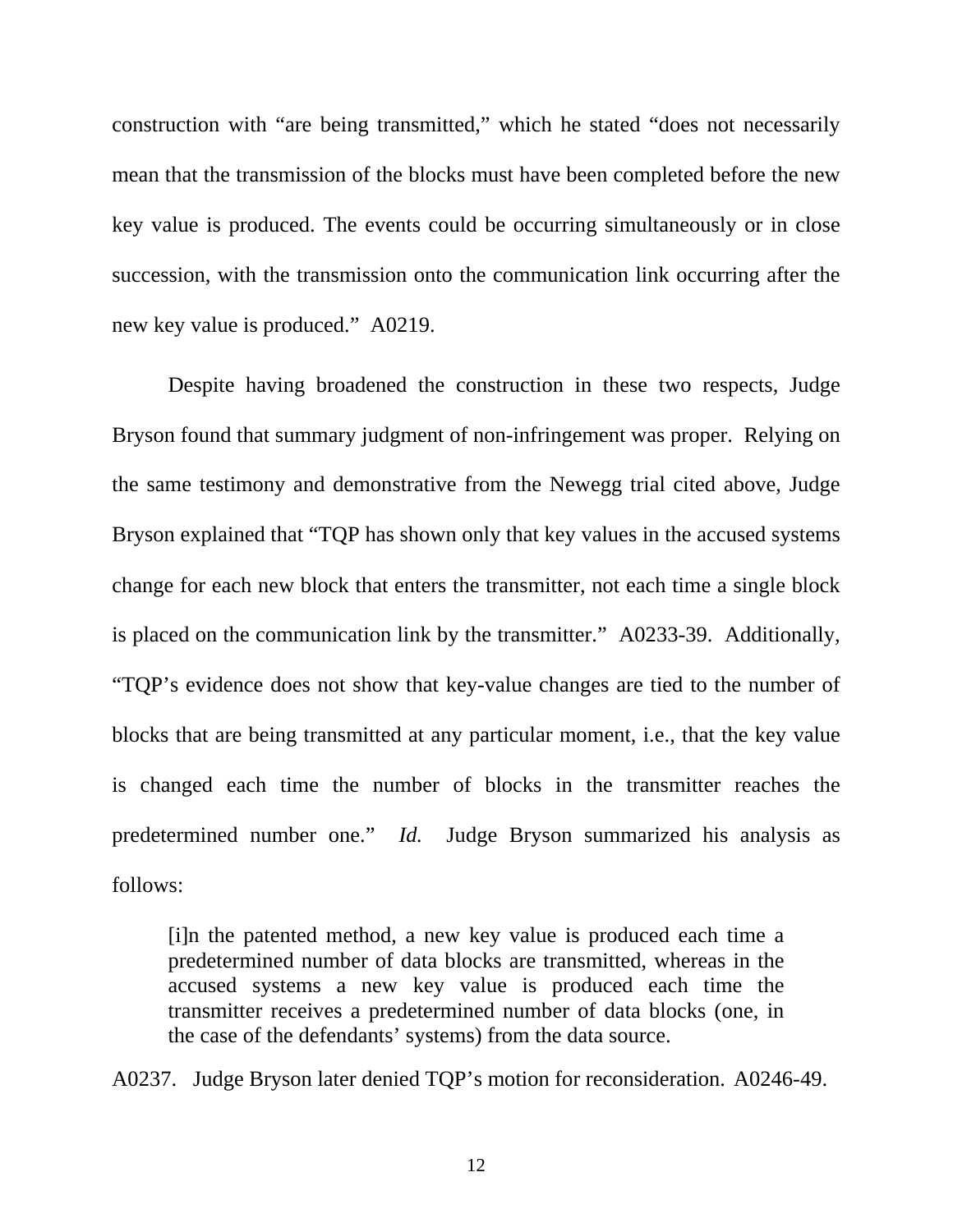#### **LEGAL STANDARDS**

28 U.S.C. § 1651(a) gives this Court the authority to "issue all writs necessary or appropriate in aid of [its] jurisdictions and agreeable to the usages and principles of law." The Federal Circuit has adopted a three-pronged test for granting a writ of mandamus:

(1) the party seeking issuance of the writ must have no other adequate means to attain the relief he desires; (2) the petitioner must satisfy the burden of showing that his right to issuance of the writ is "clear and indisputable"; and (3) the issuing court, in the exercise of its discretion, must be satisfied that the writ is appropriate under the circumstances.

*Hampton v. Nicholson*, 175 Fed. Appx. 334, 335 (Fed. Cir. 2006) (citing *Cheney v.* 

*United States Dist. Court for the Dist. of Columbia*, 542 U.S. 367, 380-81 (2004)).

It was TQP's burden at trial to prove that Newegg's website systems met all the claim requirements. The failure to establish that the accused system meets all limitations of the claim requires entry of judgment of non-infringement as a matter of law. *Elkay Mfg. Co. v. Ebco Mfg. Co.*, 192 F.3d 973, 980-981 (Fed. Cir. 1999).

For substantive issues of patent law raised in this Petition, Federal Circuit law, not the law of the Fifth Circuit, governs. *In re TS Tech United States Corp.*, 551 F.3d 1315, 1319 (Fed. Cir. 2008).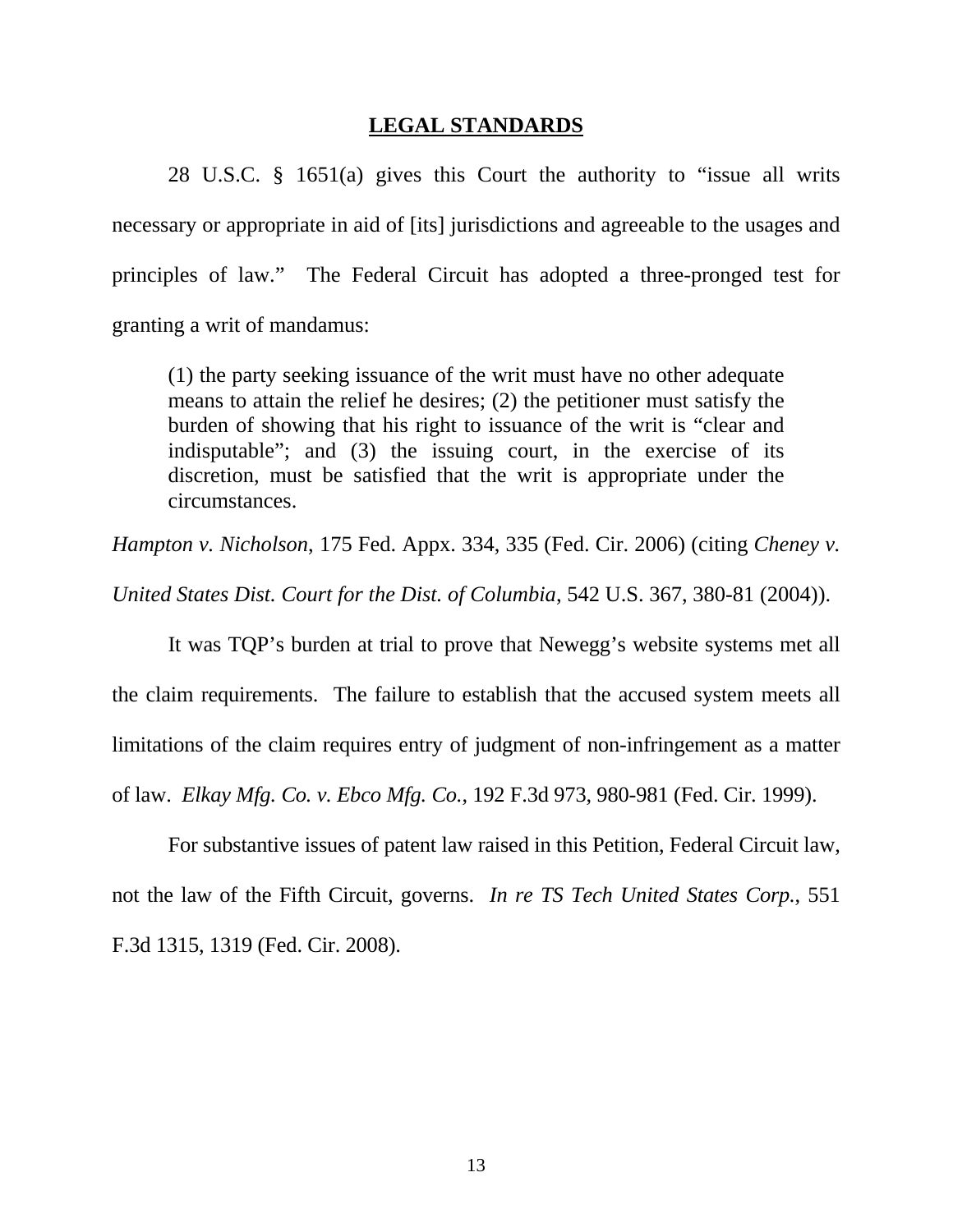#### **REASONS WHY THE WRIT SHOULD ISSUE**

#### **I. NEWEGG HAS NO OTHER ADEQUATE MEANS TO OBTAIN RELIEF**

"[W]here a district court persistently and without reason refuses to adjudicate a case properly before it, the court of appeals may issue the writ [of mandamus]." *Will v. Calvert Fire Ins. Co.*, 437 U.S. 655, 661-662 (1978). Put another way, delay may "give rise to a right to mandamus [if] the delay is equivalent to an arbitrary refusal to act." *Jackson v. Shinseki*, 338 Fed. Appx. 898, 901-902 (Fed. Cir. 2009) (citing *Ribaudo v. Nicholson*, 20 Vet. App. 552, 555 (2007)). The 20-month delay of judgment in this case, which is several times longer than the time to judgment for similar cases tried at similar times before the same judge, and in the face of Newegg's repeated efforts to move the case along to judgment, is tantamount to an arbitrary refusal to act that warrants issuance of a writ of mandamus.

Although litigants ordinarily must wait for a final judgment to seek relief from this Court on appeal, "the 'no other means' requirement is not intended to ensure that [a petitioner] exhaust every possible avenue of relief at the district court before seeking mandamus relief. . . . Rather, the purpose . . . is to 'ensure that the writ will not be used as a substitute for the regular appeals process.'" *TS Tech*, 551 F.3d at 1322 (quoting *Cheney*, 542 U.S. at 380-81). Here, Newegg seeks not to substitute this Petition for the ordinary appeal process, but to obtain relief to which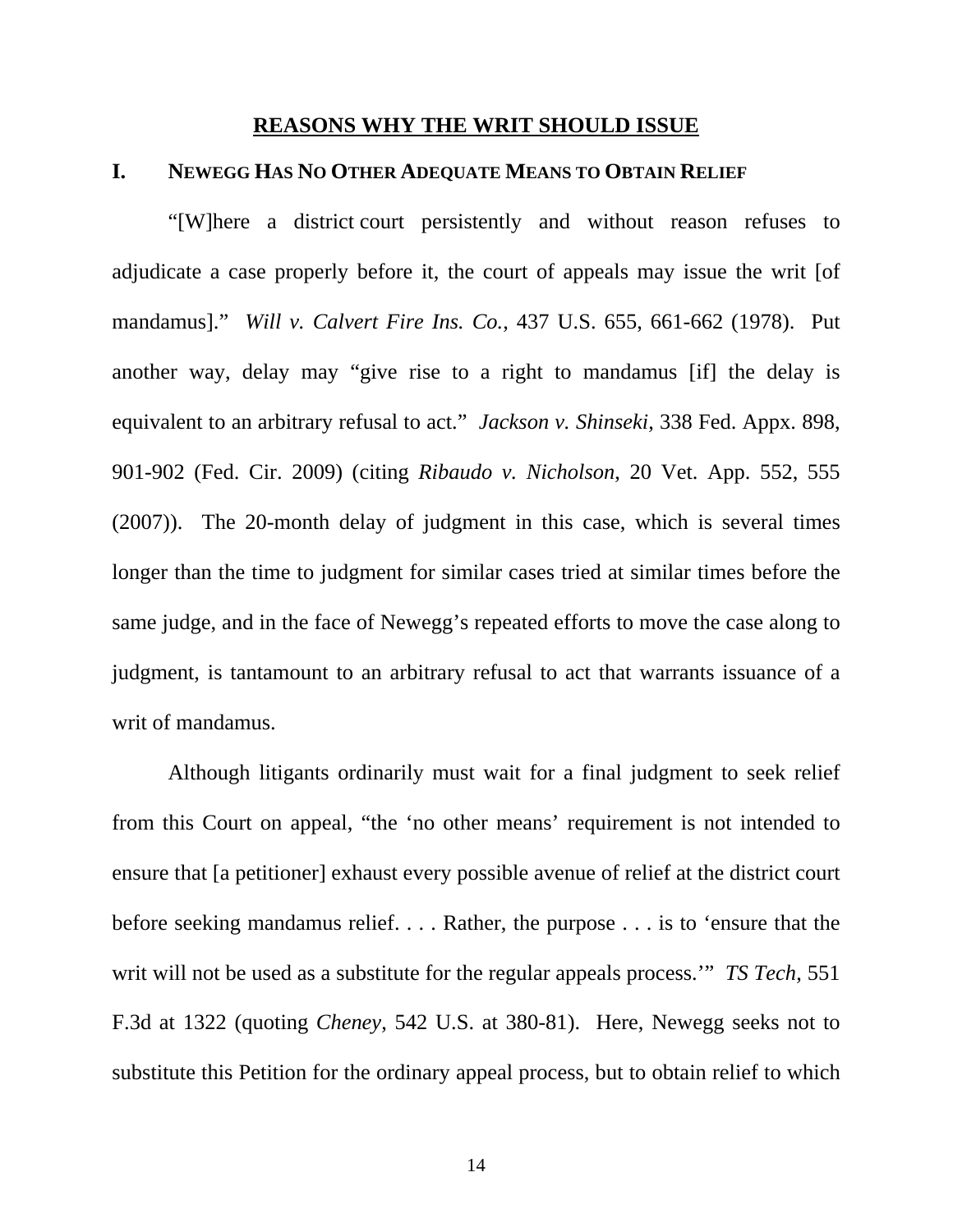it is entitled *at a meaningful* and *reasonable time* in the face of excessive and prejudicial delay of judgment.

A petition for a writ of mandamus may be granted based in part on delay, where the delay causes prejudice that cannot be redressed by following the ordinary appellate course. For example, if the failure of a district court to promptly stay or transfer a case effectively precludes meaningful relief (because the parties are forced to litigate in an improper forum or on a case that should be stayed), such a circumstance favors the issuance of a writ of mandamus. *See, e.g., In re Apple Inc.*, 456 Fed. Appx. 907, 908 (Fed. Cir. 2012) (suggesting that mandamus is appropriate remedy for 15-month delay in acting on motion to transfer, but denying petition because "Apple failed to employ any strategy to pressure the district court to act, such as seeking mandamus to direct the district court to rule on the motion"); *In re Nintendo Co.*, 544 Fed. Appx. 934, 941 (Fed. Cir. 2013) (citing *In re EMC Corp*., 501 Fed. Appx. 973, 975-976 (Fed. Cir. 2013) (encouraging district courts to decide motions to transfer early so that defendants need not "partake in years of litigation prior to a determination on a transfer motion")). Yet the Eastern District of Texas "has gained a reputation for deferring rulings on venue transfer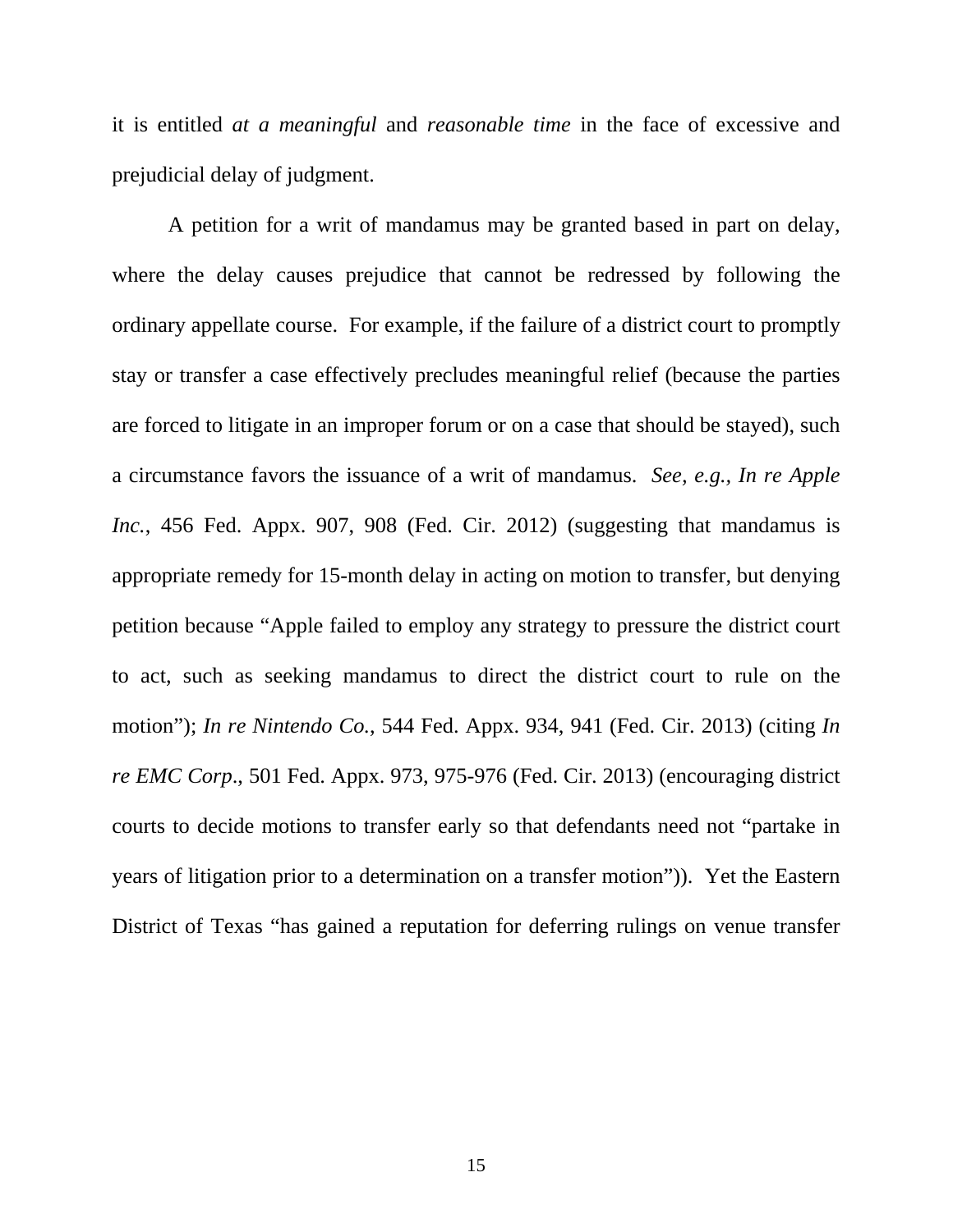motions until the case is substantially advanced," making such delay-based prejudices common and uniquely affecting defendants.2

Likewise, here the failure of the district court to act on Newegg's JMOL motion has caused two serious prejudices to Newegg: (1) 20 months of carrying an unjustifiable and uncertain \$2.3 million liability on its books, which substantially hinders Newegg's ability to make business decisions with respect to that considerable sum; and (2) the ever-increasing specter of shell company TQP dissolving its corporate entity or filing for bankruptcy and leaving Newegg unable to recover fees and obtain other relief from TQP to which Newegg believes it is entitled. This is not to mention that Newegg will, absent further action by the courts, continue to be unjustly labeled an infringer in the public record, damaging Newegg's reputation.

The failure of the district court to act while Newegg's prejudice compounds cannot be remedied by awaiting the ordinary course of a final judgment and appeal. Nor can Newegg effectively do anything before the district court to avoid further delay. Indeed, Newegg attempted to encourage prompt resolution of this case in the district court no fewer than four times—twice requesting an oral

<sup>2</sup> Christian E. Mammen, *Technical Detail in Senate PATENT Act Could Have Major Impact in Eastern District of Texas Patent Litigation*, PatentlyO (June 11, 2015), *available at* http://patentlyo.com/patent/2015/06/technical-districtlitigation.html ("According to Lex Machina, there were 33 cases in the Eastern District of Texas between January 1, 2010 and May 1, 2015 in which a venue transfer motion was pending for over a year before being ruled on . . . .").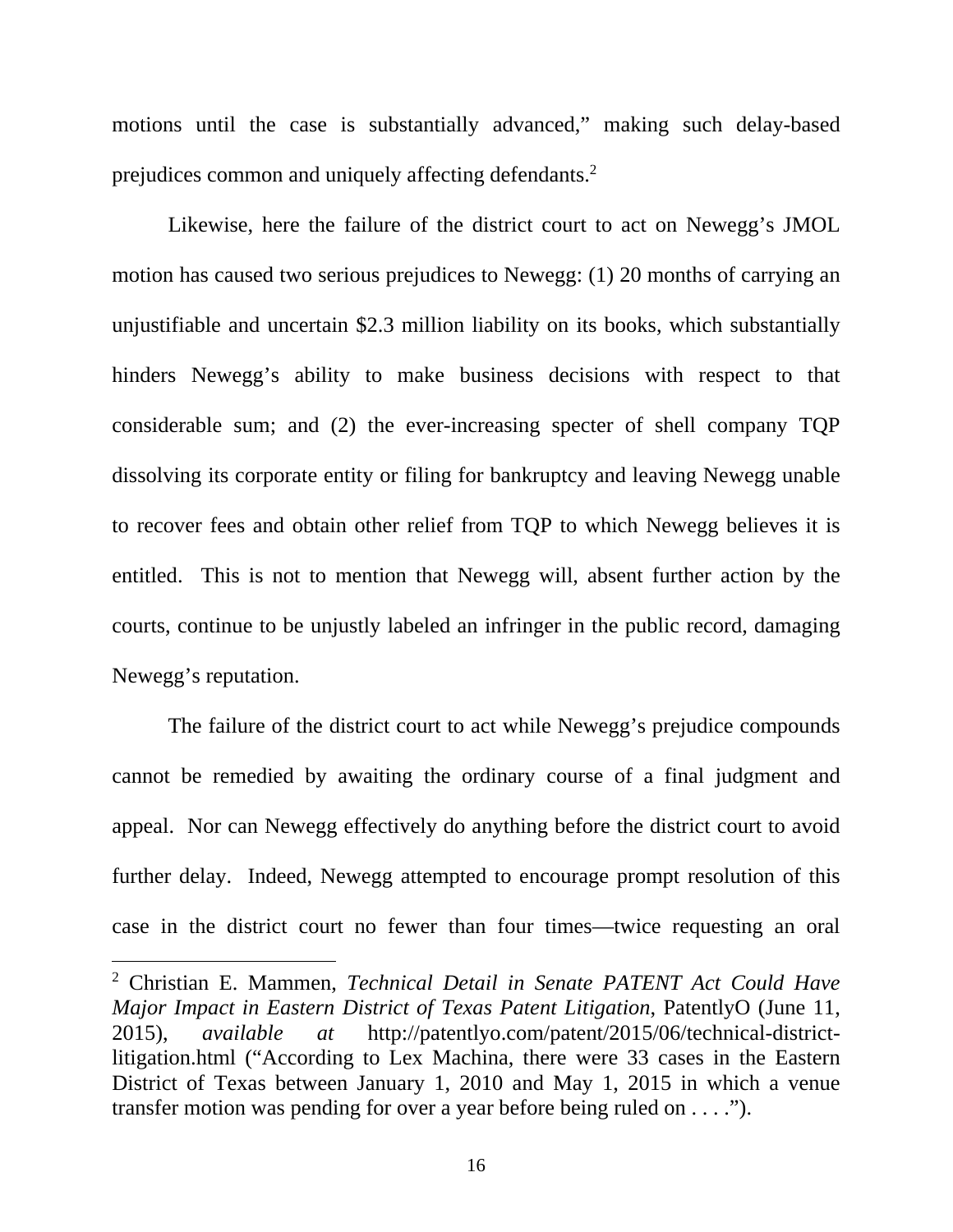hearing and twice submitting controlling dispositive supplemental authority—but can only do so much at the district court level to move things along. Newegg has been patient but firm, and filed the present Petition only as a last resort when no action from the district court appeared to be forthcoming 20 months after trial.

Newegg's post-trial appealable judgment has already been delayed up to *four times* longer than other patent cases that went through trial around the same time as Newegg (November 2013) before the same judge. *See, e.g., Hitachi Consumer Elecs. Co. v. Top Victory Elecs. (Taiwan) Co.*, No. 2:10-cv-260-JRG (5 months from April 2013 trial to appealable judgment); *Wi-Lan Inc. v. HTC Corp.*, No. 2:11-cv-00068-JRG (5.5 months from October 2013 trial to appealable judgment); *Cassidian Comms., Inc. v. microDATA GIS, Inc.*, No. 2:12-cv-00162- JRG (7.5 months from December 2013 trial to appealable judgment); *Google Inc. v. Beneficial Innovations, Inc.*, No. 2:11-cv-00229-JRG (7 months from January 2014 trial to appealable judgment). Even considering the time from the close of post-trial briefing to judgment, the delay in Newegg's case is still excessive while Newegg has been waiting 15 months since briefing closed on its JMOL motion, the cases cited in the preceding sentence received judgments only two to five months after post-trial briefing closed.<sup>3</sup> All told, data pulled from Lex

<sup>&</sup>lt;sup>3</sup> One case after Newegg's that was bifurcated into two separate trials (January 2014 and March 2014) still reached final judgment in less than half the time that Newegg's has taken. *See SimpleAir, Inc. v. Google Inc*., Nos. 2:13-cv-00587-JRG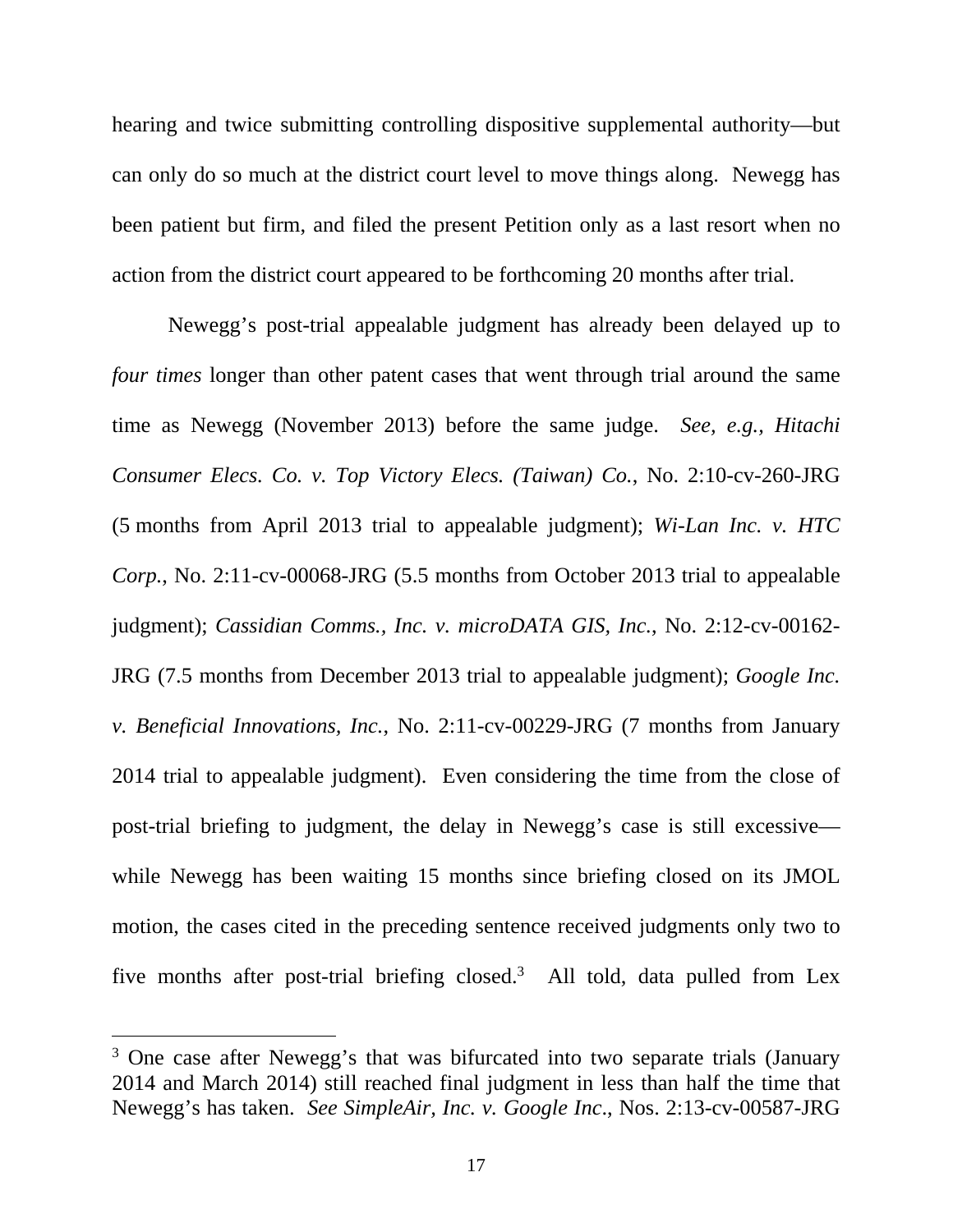Machina shows that Newegg's case has been pending longer than 98.8% of cases filed before the same judge. Newegg's case has taken far, far too long to reach an appealable final judgment.

Further evidencing the unreasonableness of the delay in Newegg's case is the most recent Civil Justice Reform Act ("CJRA") Report for Judge Gilstrap, which indicates that as of September 30, 2014, Judge Gilstrap had only a single civil case pending for more than three years, and that he had no motions pending for more than six months. A0850-51; A0805. The CJRA Report further indicates that Judge Gilstrap had no bench trials submitted over six months and no bankruptcy or social security appeals pending more than six months. A0852-54; A0805. For a docket that, while very busy, seems remarkably efficient based on the CJRA Report, it is especially surprising and disappointing to Newegg that its motion has yet to be resolved.<sup>4</sup>

and 2:11-cv-00416-JRG (9 months from second trial to December 2014 judgment). And despite the multiple rounds of post-trial briefing, that case only took 5 months from the close of briefing to reach final judgment. *Id.*

<sup>4</sup> Curiously, although TQP's case against Newegg (filed May 6, 2011) had been pending for more than three years, and although Newegg's JMOL motion (filed February 17, 2014) had been pending more than six months at that time, neither the case nor the motion were listed in Judge Gilstrap's September 2014 CJRA Report. *See* A0842-43 (explaining that a case is deemed "pending" as of the date it was originally filed, and that a motion is deemed "pending" 30 days after it is filed).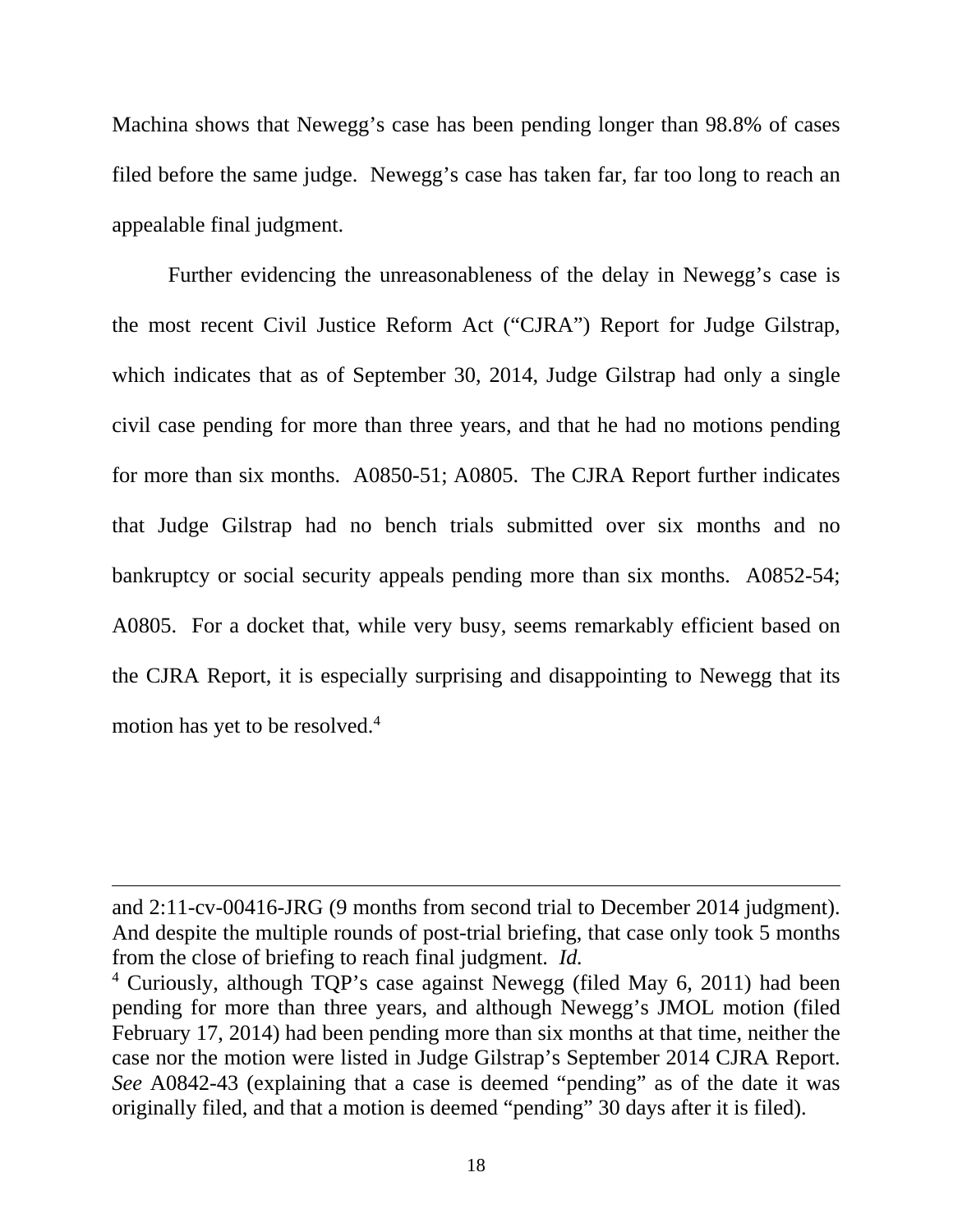## **II. NEWEGG IS CLEARLY AND INDISPUTABLY ENTITLED TO JUDGMENT OF NON-INFRINGEMENT**

No reasonable jury could possibly have found that Newegg's system which uses a new key value to encrypt each block of data *before* any transmission of the data occurs—meets the claim requirement that each key value is "used" when the previous encrypted block "ha[s] been sent" from the transmitter. A0180. TQP's own expert at trial admitted, with reference to the demonstrative above, that in Newegg's system "Block 2, the blue block, is being encrypted using a new key value *before* Block 1 has been transmitted across the communication link." A0572, at 130:11-23 (emphasis added); *see also* A0496-97, at 54:22-55:5. This alone avoids infringement, especially where TQP advanced only a theory of literal infringement for this claim requirement.

At trial, TQP's expert's unpersuasive response was that this order-of-steps requirement of the claim refers to actions occurring exclusively at the receiver, and not at the transmitter. *See, e.g.,* A0565-66. But by the plain text of the claim, the "have been sent" requirement must apply to *both* the first sequence in the transmitter and the second sequence in the receiver: "a new one of said key values *in said first and said second sequences* being produced each time a predetermined number of said blocks are transmitted over said link." '730 Patent, at Claim 1 (A0050). Claim 1 expressly defines the "first sequence" of key values as a sequence of key values on the *transmitter* side. *Id.* ("generating a *first sequence* of pseudo-random key values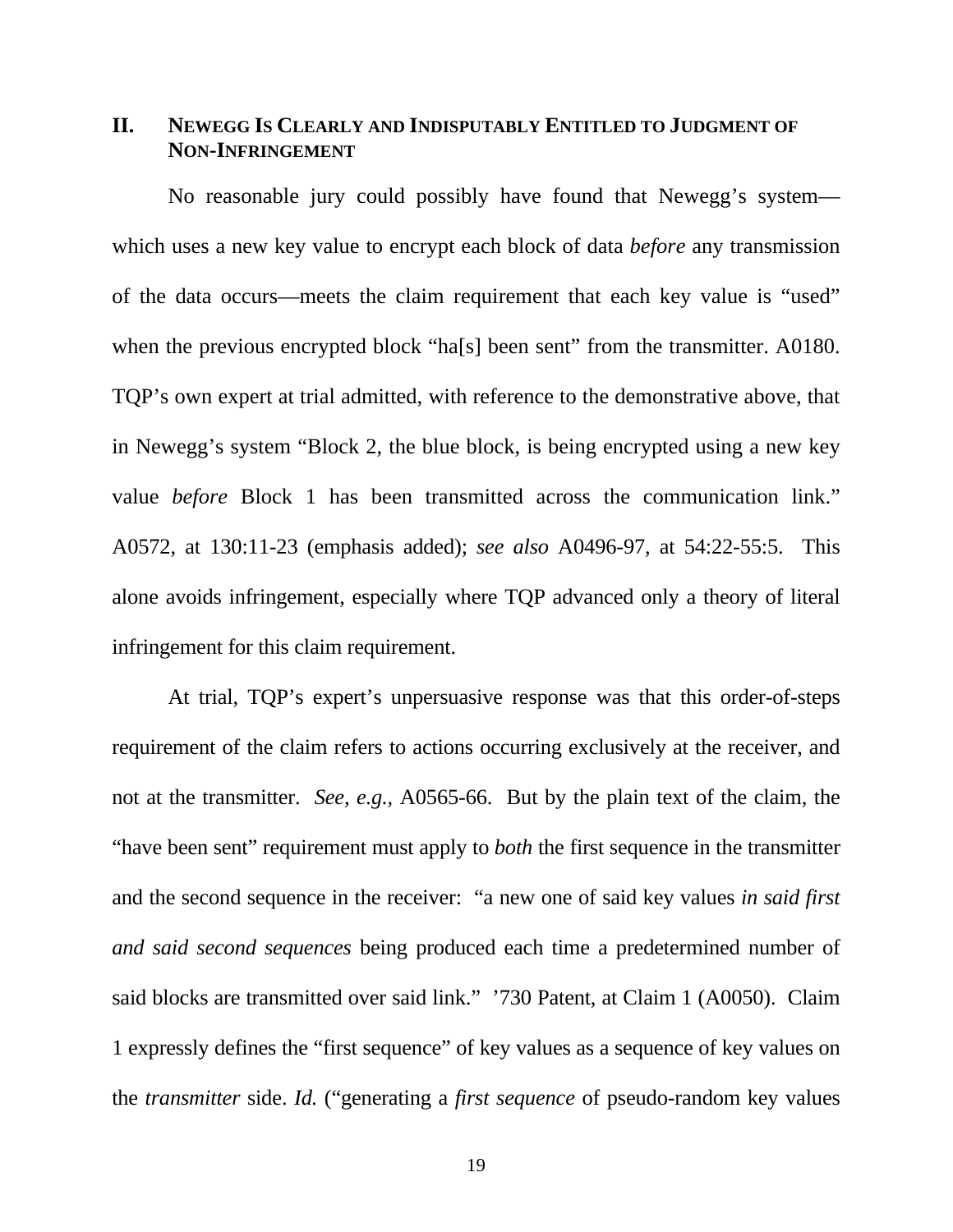based on said seed value *at said transmitter*"). Only the *second* sequence is at the receiver side. Thus, the new key values are undeniably required to be used at *both* the transmitter and the receiver *after* a predetermined number of blocks have been sent over the communication link. Indeed, Judge Bryson expressly rejected TQP's argument to the contrary, holding that "the key values that are generated at the transmitter and the key values that are generated at the receiver are *both* produced each time the predetermined number of blocks is transmitted over the communication link." A0206 (emphasis added) (explaining that "the plain language of the limitation refers to both the first sequence of pseudo-random key values (which is associated with the transmitter) and the second sequence of pseudorandom key values (which is associated with the receiver)").

Because the parties agree that Newegg's system does *not* change key values at the transmitter based on the transmission of blocks,<sup>5</sup> and because the claim requirements exclude such a system, Newegg is entitled to JMOL of noninfringement. *Elkay*, 192 F.3d at 980-981 (reversing denial of JMOL where the claims required "a single feed tube/probe with a single flow path for both liquid

<sup>&</sup>lt;sup>5</sup> Newegg's technical expert, Dr. Stubblebine, confirmed non-infringement by examining the same demonstrative slide prepared by Dr. Jaeger shown above. A0625, at 32:17-25 ("The Court's construction says that new key value in the first and second sequence is used each time a predetermined number of blocks have been sent from the transmitter over the communication link. And what Dr. Jaeger was accusing as that predetermined number is one block. And so one block has got to be sent before you use the next key to encrypt the next block, and that's not what's going on.").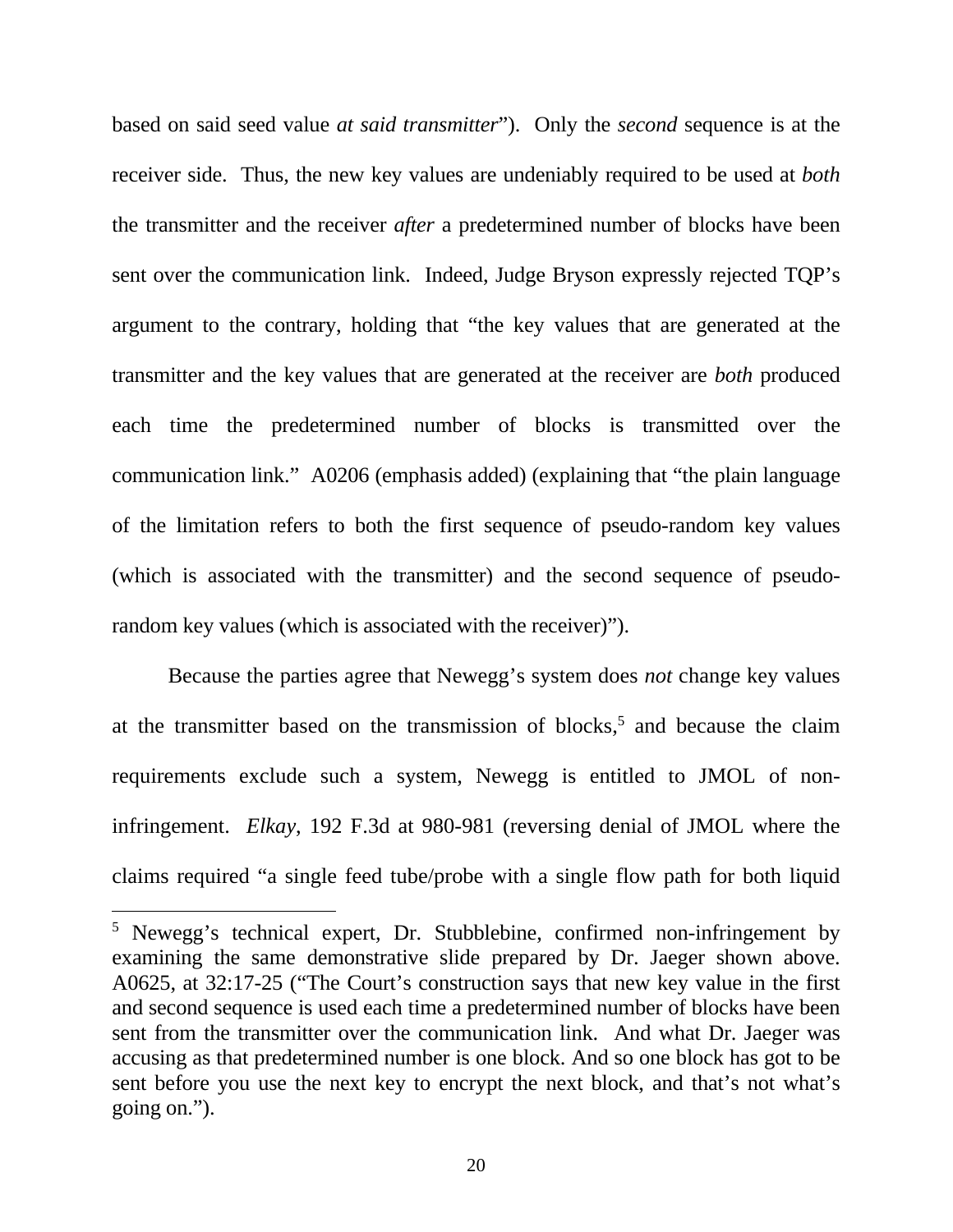and air," "[t]here is no dispute that the WaterGuard devices use separate feed tubes for water and air").

 This is not "a matter committed to the district court's discretion," such as a routine decision to stay a case, where it is problematic to suggest that that the right to relief one way or the other is "clear and indisputable." *Will*, 437 U.S. at 665-66 (affirming district court's discretion to stay case in light of parallel state court proceedings). Rather, this is a situation where a ruling denying Newegg judgment as a matter of law would constitute "a clear abuse of discretion or usurpation of judicial power." *E.g., TS Tech*, 551 F.3d at 1318, 1321 (ordering district court to transfer case because "denying transfer from a venue with no meaningful ties to the case" was a "patently erroneous result"); *cf. In re Princo Corp.*, 478 F.3d 1345, 1355 (Fed. Cir. 2007) (ordering district court to issue stay because statute clearly required continued stay until ITC proceeding was "final"). The law is clear, the claim requirements are clear, and the facts are clear and undisputed. Newegg does not infringe as a matter of law.

Even under Judge Bryson's somewhat more generous claim construction than the one adopted in this case without TQP's objection, Newegg's system still does not meet the claim requirements. As Judge Bryson explained when denying TQP's request for reconsideration, the claims require more than "each block get[ting] a new key value"—they require "a new key value [to be] produced 'each

21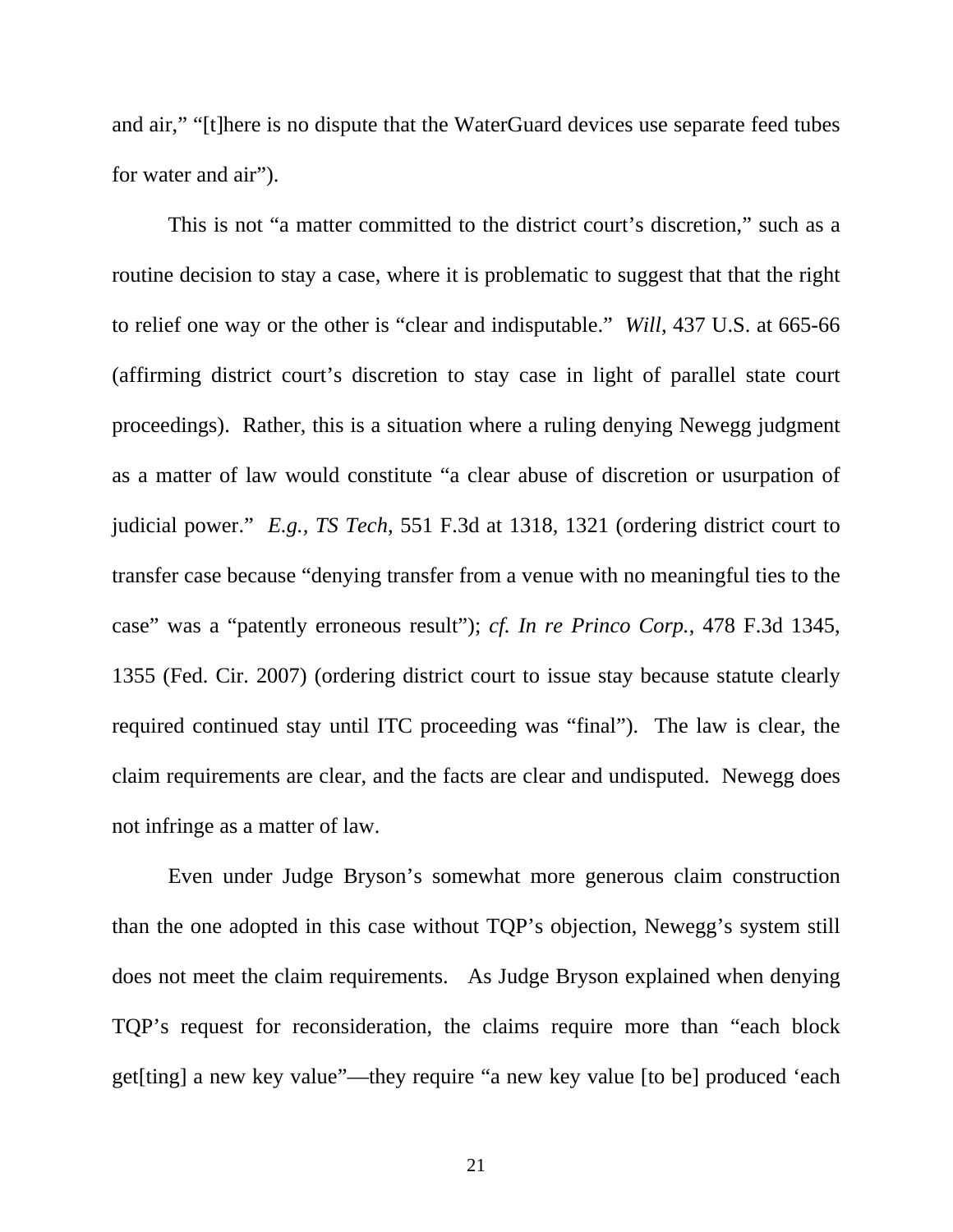time' a single block is being transmitted or a single block has been transmitted." A0249. If Intuit's system (which is admittedly identical to Newegg's, A0233 n.3) avoids infringement for this reason based on the same testimony from TQP's expert in Newegg's trial, and based on a broader claim construction, Newegg's system cannot infringe under the "have been sent" construction given to the jury. That claim requirement is simply not met by either system, regardless of which construction is applied.

Further, although Newegg was entitled to JMOL based on its own trial record and construction alone, once Judge Bryson entered summary judgment in favor of Intuit, Newegg's right to JMOL then had the additional force of collateral estoppel. *See Transocean Offshore Deepwater Drilling, Inc. v. Maersk Contractors USA, Inc.*, 617 F.3d 1296, 1312 (Fed. Cir. 2010) (applying Fifth Circuit law and finding noninfringement based on collateral estoppel where the accused technology in the second case was materially identical to the "noninfringing design" in the first case); *Reese v. Verizon Cal., Inc.*, 498 Fed. Appx. 980, 982 (Fed. Cir. 2012) ("[C]ollateral estoppel in a patent case prevents a plaintiff who previously litigated a claim that certain technology infringed its patent (and lost) from taking 'another bite at the apple' by again asserting that the same technology infringes the same patent.") (citing *Transocean*, 617 F.3d at 1312); *cf. Acumed LLC v. Stryker Corp.*, 525 F.3d 1319, 1324 (Fed. Cir. 2008)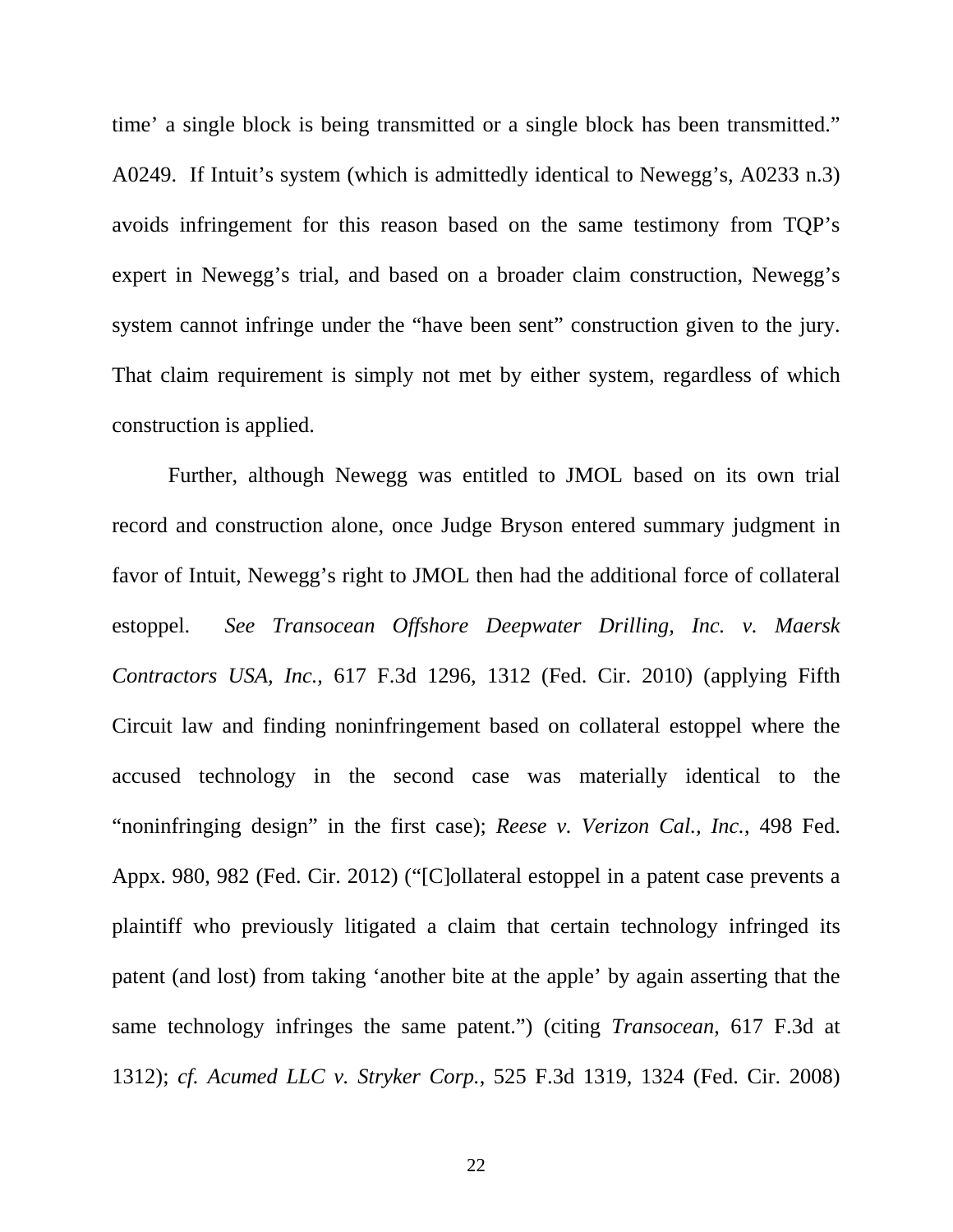(explaining that claim preclusion applies where "the accused device in the action before the court is 'essentially the same' as the accused device in a prior action between the parties that was resolved by a judgment on the merits").

The law of the regional circuit applies to matters like collateral estoppel, which are not unique to patent law. *Soverain Software LLC v. Victoria's Secret Direct Brand Mgmt., LLC*, 778 F.3d 1311, 1314 (Fed. Cir. 2015). The Fifth Circuit applies collateral estoppel when the following four conditions are met:

First, the issue under consideration in a subsequent action must be identical to the issue litigated in a prior action. Second, the issue must have been fully and vigorously litigated in the prior action. Third, the issue must have been necessary to support the judgment in the prior case. Fourth, there must be no special circumstance that would render preclusion inappropriate or unfair.

*Id.* at 1315 (quoting *State Farm Mut. Auto. Ins. Co. v. LogistiCare Solutions, LLC*, 751 F.3d 684, 689 (5th Cir. 2014)). Here, the issue in both the Intuit and Newegg cases is whether the exact same accused systems meet the same claim requirement, which plainly satisfies the first prong. *Transocean*, 617 F.3d at 1317; *Reese*, 498 Fed. Appx. at 982. The second prong is likewise satisfied because the parties extensively litigated the issue in the Intuit Case in three distinct rounds of briefing—Intuit's original summary judgment motion, Intuit's renewed summary judgment motion, and TQP's motion for reconsideration—with the briefs relying on considerable amounts of evidence and detailed argument. *See generally*  A0200-50. Because Judge Bryson's entry of summary judgment was based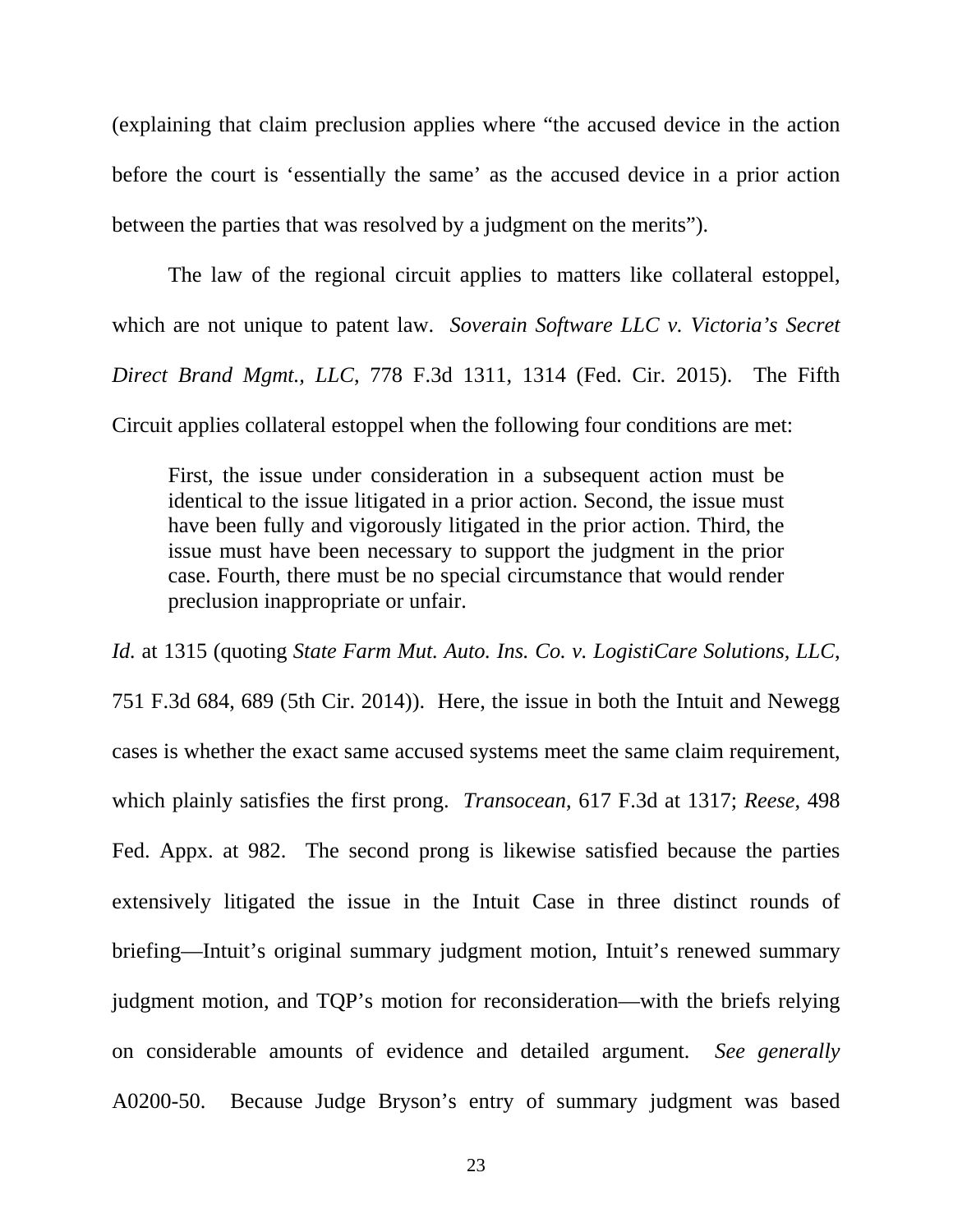entirely on his conclusion that the "a new one of said key values . . . being produced each time" claim requirement was not met by Intuit's accused system, the third prong is also satisfied. A0239. And regarding the fourth prong, there are no special circumstances or equitable reasons not to apply the doctrine to preclude TQP from relitigating the same issue a second time—TQP had every opportunity to fully and fairly make its case, and it simply lost. Because Judge Bryson's ruling collaterally estops TQP from continuing to contend that Newegg infringes, it is impossible for any judgment to be entered against Newegg by the district court, and judgment should be entered in Newegg's favor accordingly.

Finally, as this Court has recognized, principles of comity strongly encourage deference to prior decisions from district courts on identical issues, as is involved here. *See In re Google Inc.*, 588 Fed. Appx. 988, 990 (Fed. Cir. 2014) ("Under the doctrine of comity, when cases involving substantially overlapping issues are pending before two federal district courts, there is a strong preference to avoid duplicative litigation.") (citing *Colo. River Water Conservation Dist. v. United States*, 424 U.S. 800, 817 (1976)). It would waste scarce judicial resources for Judge Gilstrap to conduct an entirely fresh adjudication of the very same issues that Judge Bryson already conclusively resolved. *See Church of Scientology v. United States Dep't of Army*, 611 F.2d 738, 750 (9th Cir. 1979) ("The purpose of the comity principle is of paramount importance. The doctrine is designed to avoid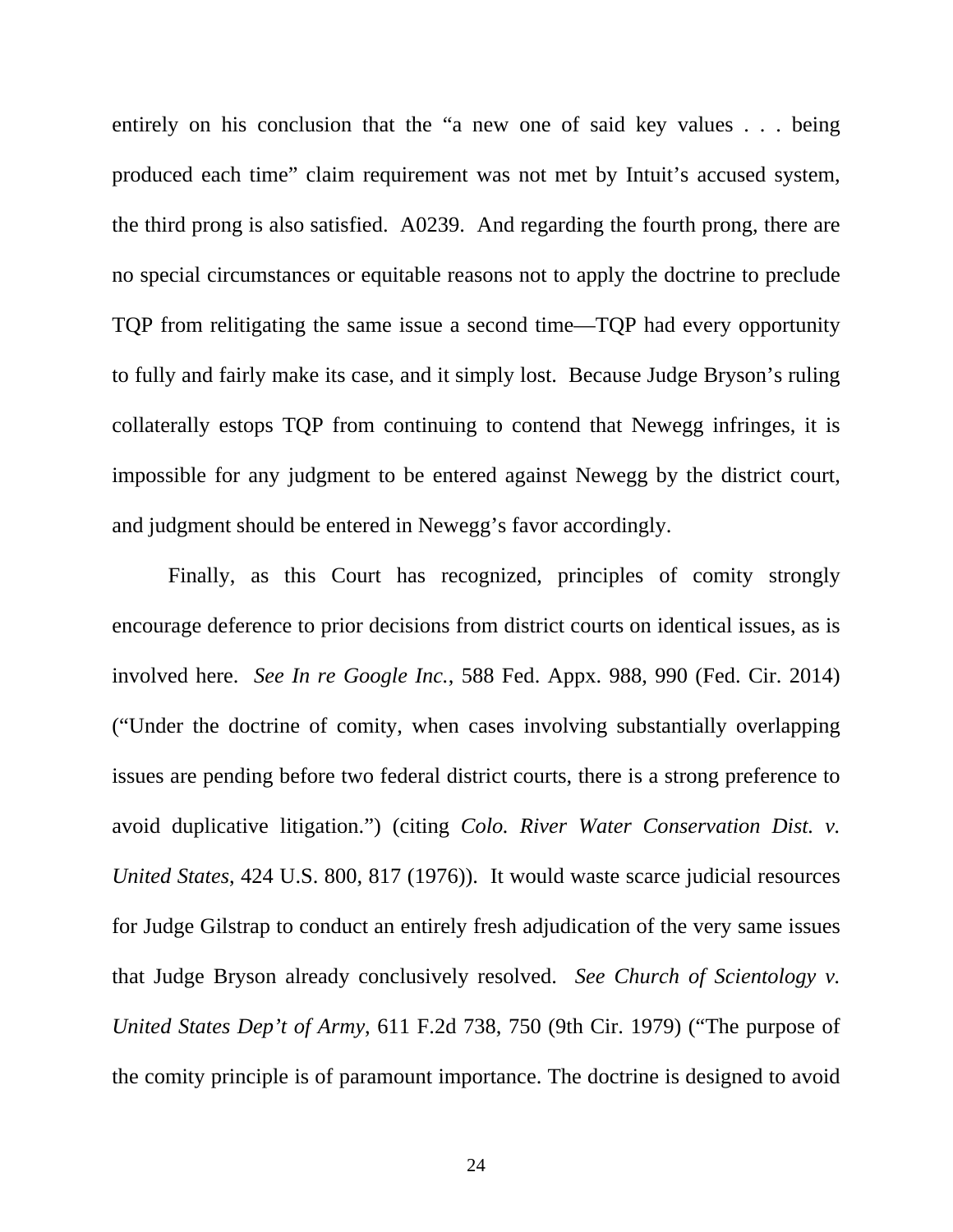placing an unnecessary burden on the federal judiciary, and to avoid the embarrassment of conflicting judgments."). Judge Bryson's summary judgment ruling should be viewed as the final word from the district courts on whether the accused system infringes TQP's patent.

#### **III. ISSUANCE OF THE WRIT IS APPROPRIATE**

 The All Writs Act broadly gives this Court the authority to "issue all writs necessary or appropriate in aid of [its] jurisdictions and agreeable to the usages and principles of law." 28 U.S.C. § 1651(a). Excessive delay of judgment as in this case should be remedied via a writ of mandamus because such delay leaves litigants no other avenue for relief outside of a writ. *Cf. In re School Asbestos Litigation*, 977 F.2d 764, 792 (3d Cir. 1992) (holding that "a writ of mandamus is a proper remedy when a district judge arbitrarily refuses to rule on a summary judgment motion"); *Chudasama v. Mazda Motor Corp.*, 123 F.3d 1353, 1367 (11th Cir. 1997) ("When a litigant's rights are materially prejudiced by the district court's mismanagement of a case, [the Courts of Appeals] must redress the abuse of discretion."); *United States v. Newman*, 456 F.2d 668, 671 (3d Cir. 1972) ("It is in the interest of justice that a decision on the propriety of a trial be reached as soon after it has ended as is possible, and that decision be not deferred until the trial's story has taken on the uncertainty and dimness of things long past."). And unreasonable delay of judgment especially counsels in favor of a writ of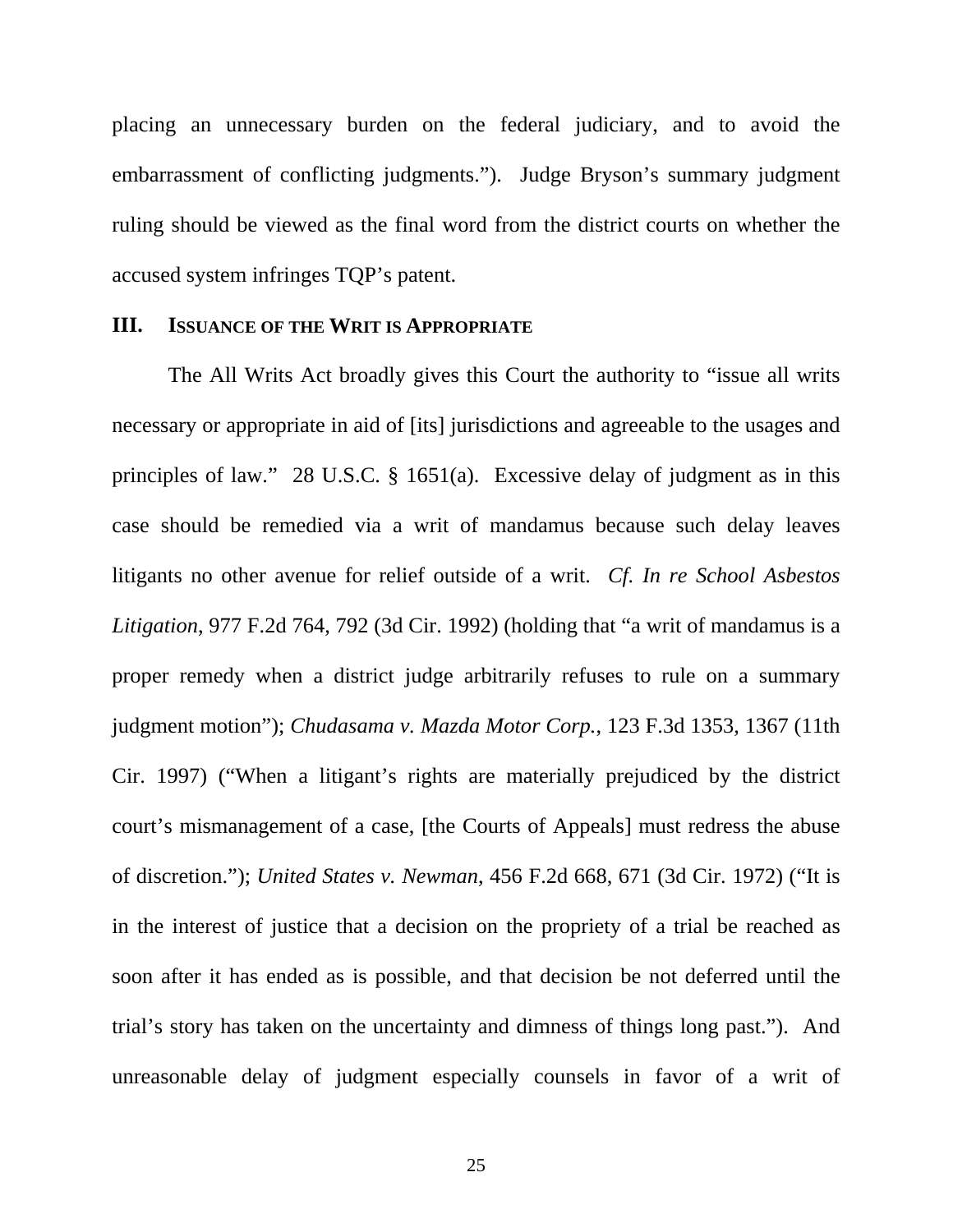mandamus where, as here, the issues requiring judicial resolution are simple and straightforward. *See In re Federal Computer Corp*., Misc. Dkt. No. 307, 1991 U.S. App. LEXIS 31719, at \*3-4 (Fed. Cir. June 19, 1991) (explaining that "the Board has a number of options to move this matter forward" and "although the delay has been only four months, the matter appears so simple that the delay is becoming unreasonable") (citing *In re Monroe Communications Corp.*, 840 F.2d 942, 945 (D.C. Cir. 1988) (holding that "[d]elay is measured by a 'rule of reason''')).

Newegg's petition does not depend on any finding of bad intent on the part of the district court in failing to resolve Newegg's JMOL motion, or even on a conclusion that the district court has actively decided not to rule on Newegg's JMOL motion. Newegg makes no such assertions. When unreasonable delay of judgment, by whatever cause, leads to undue prejudice and substantial harm that cannot be remedied by ordinary means, and where a party is clearly entitled to judgment, extraordinary writs can and should be issued to remedy the situation. As the maxim goes: "justice delayed is justice denied." This Court has a duty to act, under these exceptional circumstances, to remedy such failures by district courts to properly administer justice. *See La Buy v. Howes Leather Co.*, 352 U.S. 249, 259- 260 (1957) ("We believe that supervisory control of the District Courts by the Courts of Appeals is necessary to proper judicial administration in the federal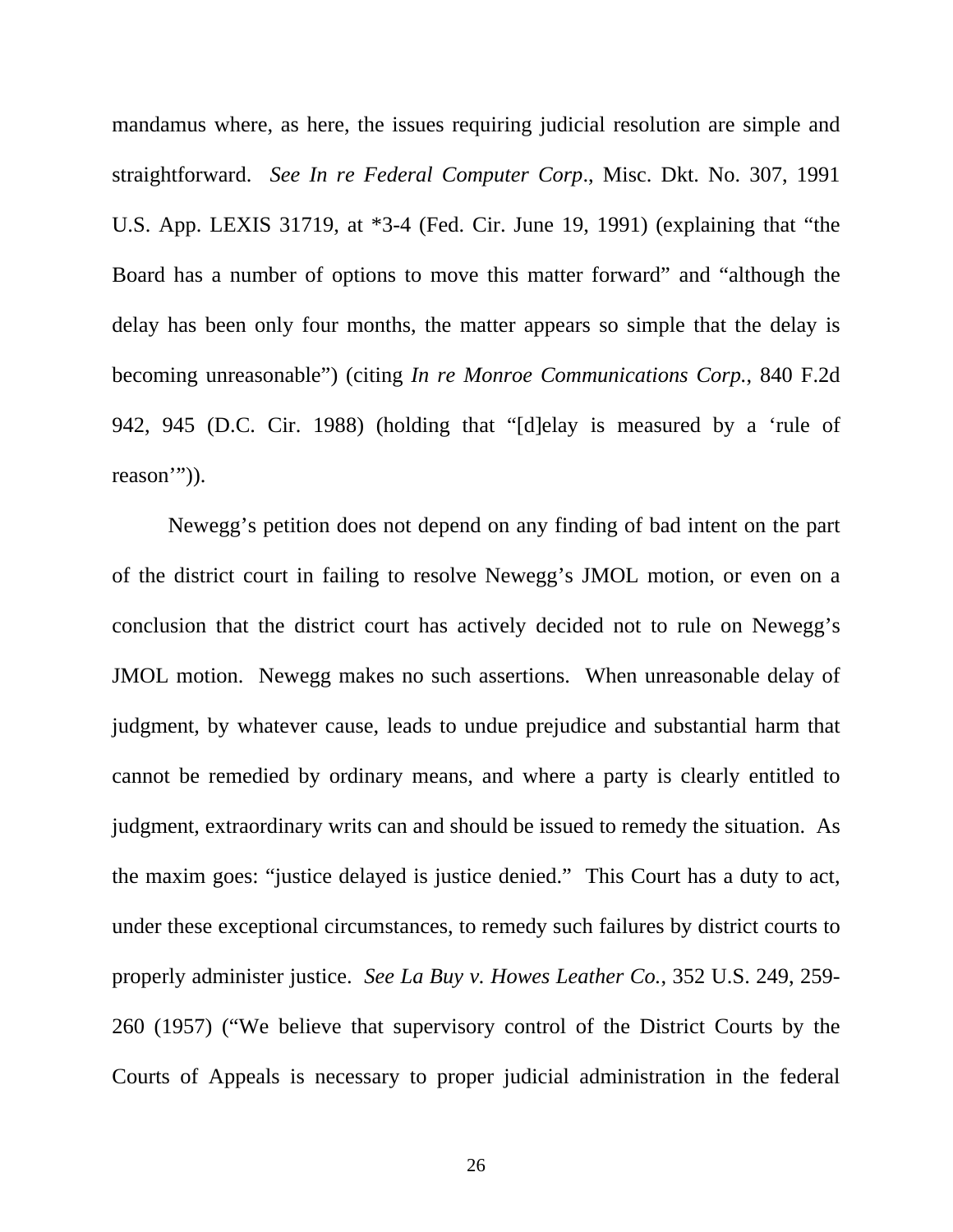system."). This petition for a writ of mandamus, reluctantly filed and sought, warrants such exceptional relief and intervention by this Court.

## **CONCLUSION**

 For the foregoing reasons, Newegg respectfully requests that this Court issue a writ of mandamus directing the district court to enter JMOL of non-infringement.

Respectfully submitted,

Dated: July 6, 2015 /s/ *Daniel H. Brean* Kent. E. Baldauf, Jr. Daniel H. Brean THE WEBB LAW FIRM One Gateway Center 420 Fort Duquesne Blvd., Suite 1200 Pittsburgh, PA 15222 Telephone: (412) 471-8815

> Mark. A. Lemley DURIE TANGRI LLP 217 Leidesdorff Street San Francisco, CA 94111 Telephone: (415) 362-6666

Edward R. Reines WEIL GOTSHAL & MANGES LLP 201 Redwood Shores Parkway Redwood Shores, CA 94065 Telephone: (650) 802-3000

*Counsel for Appellant Newegg Inc.*